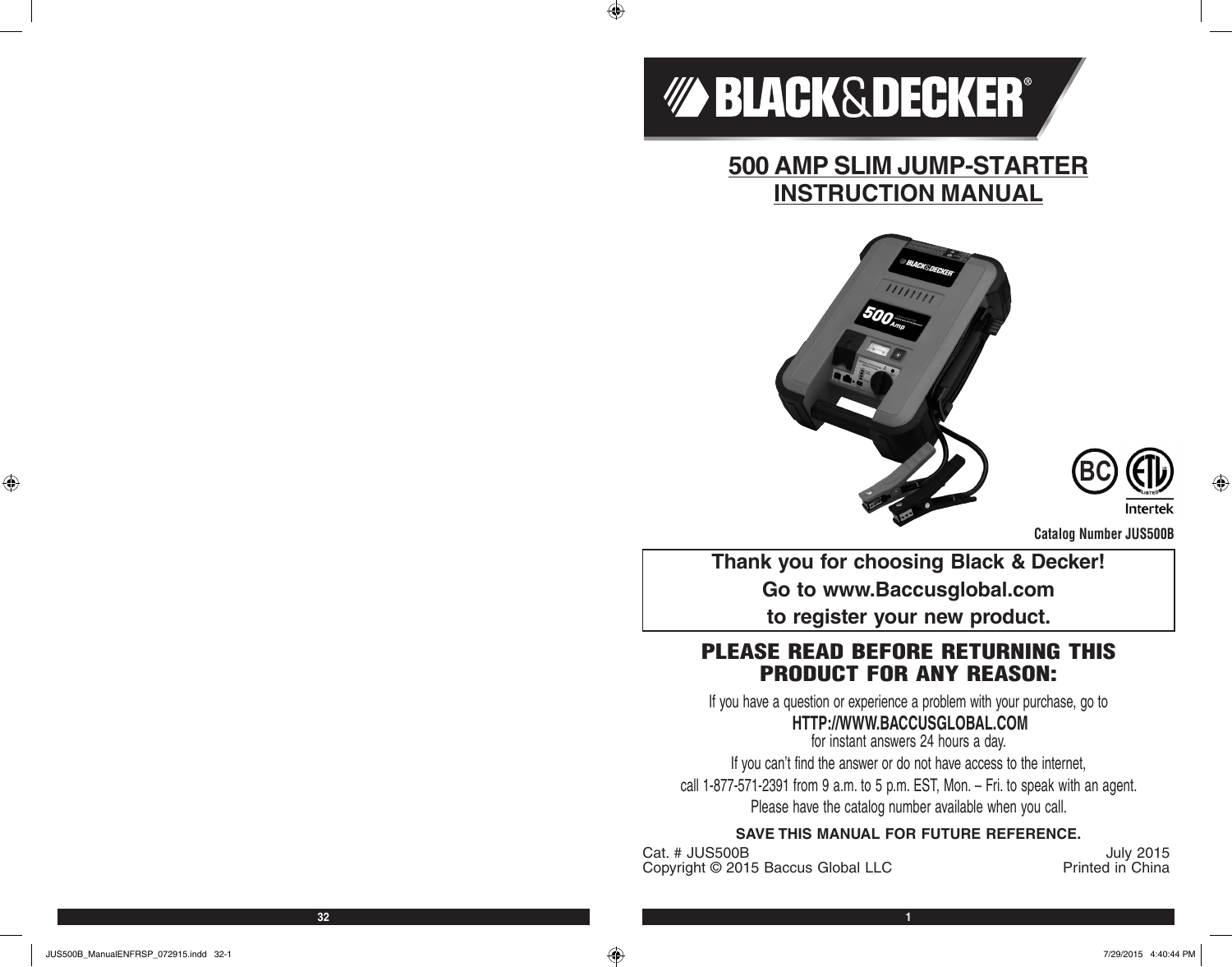This device complies with part 15 of the FCC rules. Operation is subject to the following two conditions: (1) this device may not cause harmful interference, and (2) this device must accept any interference received, including interference that may cause undesired operation.

This equipment has been tested and found to comply with the limits for a Class B digital device, pursuant to part 15 of the FCC Rules. These limits are designed to provide reasonable protection against harmful interference in a residential installation. This equipment generates, uses and can radiate radio frequency energy and, if not installed and used in accordance with the instructions, may cause harmful interference to radio communications. However, there is no guarantee that interference will not occur in a particular installation. If equipment does cause harmful interference to radio or television reception, which can be determined by turning the equipment off and on, the user is encouraged to try to correct the interference by one or more of the following measures: Reorient or relocate the receiving antenna.

Increase the separation between equipment and receiver.

Connect the equipment into an outlet on a circuit different from that to which the receiver is connected.

Consult the dealer or an experienced radio/TV technician for help.

Changes or modifications not approved by the party responsible for compliance could void user's authority to operate the equipment.

# SAFETY GUIDELINES / DEFINITIONS

**DANGER:** Indicates an imminently hazardous situation which, if not avoided, will result in death or serious injury.

**WARNING:** Indicates a potentially hazardous situation which, if not avoided, could result in death or serious injury.

**CAUTION:** Indicates a potentially hazardous situation which, if not avoided, may result in minor or moderate injury.

**CAUTION:** Used without the safety alert symbol indicates potentially hazardous situation which, if not avoided, may result in property damage.

**RISK OF UNSAFE OPERATION.** When using tools or equipment, basic safety precautions should<br>always be followed to reduce the risk of personal injury. Improper operation, maintenance or modification of tools or equipment could result in serious injury and property damage. There are certain applications for which tools and equipment are designed. Black & Decker strongly recommends that this product NOT be modified and/or used for any application other than for which it was designed. Read and understand all warnings and operating instructions before using any tool or equipment.

# **EXAMPERTANT SAFETY INSTRUCTIONS**<br>A WARNING: This product or its power cord contains lead, a chemical known to the State of

California to cause cancer and birth defect or other reproductive harm. Wash hands after handling.

## **GENERAL SAFETY WARNINGS AND INSTRUCTIONS FOR ALL BATTERY CHARGERS**

#### **READ ALL INSTRUCTIONS**

**WARNING:** Read all instructions before operating product. Failure to follow all instructions listed below may result in electric shock, fire and/or serious injury.

#### **WARNING – TO REDUCE THE RISK OF FIRE, ELECTRIC SHOCK, BURST HAZARD, OR INJURY TO PERSONS OR PROPERTY:**

- **Avoid dangerous environments.** Don't use appliances in damp or wet locations. Don't use appliances in the rain.
- **Keep children away.** All visitors should be kept at a distance from work area.
- **Store idle appliances indoors.** When not in use, appliances should be stored indoors in dry, and high or locked-up place out of reach of children.
- **Don't force appliance.** It will do the job better and with less likelihood of a risk of injury at the rate for which it was designed.

**2 3**

 $\bigoplus$ 

• **Use right appliance.** Do not use the appliance for any job except that for which it is intended.

- **Dress properly**. Do not wear loose clothing or jewelry. They can be caught in moving parts.<br>Rubber gloves and substantial, non-skid footwear are recommended when working outdoors. Wear protective hair covering to contain long hair.
- **Use safety glasses and other safety equipment.** Use safety goggles or safety glasses with side shields, complying with applicable safety standards and, when needed, a face shield. Also use face or dust mask if operation is dusty. This applies to all persons in the work area. Also use a hard hat, hearing protection, gloves, safety shoes and dust collection systems when specified or required. Safety glasses or the like are available at extra cost at your local dealer or black & decker service center.
- **Don't abuse cord.** Never carry appliance by cord or yank it to disconnect from receptacle. Keep cord from heat, oil, and sharp edges.
- **Don't overreach.** Keep proper footing and balance at all times.
- **Disconnect appliances**. Disconnect the appliance from the power supply when not in use, before servicing, and when changing accessories such as blades and the like.
- **Avoid unintentional starting.** Don't carry plugged-in appliance with finger on switch. Be sure switch is off when plugging in.
- **Ground fault circuit interrupter (GFCI)** protection should be provided on the circuits or outlets to be used. Receptacles are available having built in GFCI protection and may be used for this measure of safety.
- **Use of accessories and attachments.** The use of any accessory or attachment not recommended for use with this appliance could be hazardous. Note: refer to the accessory section of this manual for further details.
- 
- **Stay alert.** Use common sense. Do not operate tool when you are tired or impaired. • **Check damaged parts.** Before further use of the tool, a guard or other part that is damaged should be carefully checked to determine that it will operate properly and perform its intended function. Check for alignment of moving parts, binding of moving parts, breakage of parts, mounting, and any other conditions that may affect its operation. A guard or other part that is damaged should be properly repaired or replaced by manufacturer unless otherwise indicated elsewhere in this instruction manual. Have defective switches replaced by manufacturer. Do not use tool if switch does not turn it on and off.<br>• Do not operate portable electric tools near flammable liquids or in gaseous or explosive
- atmospheres. Motors in these tools normally spark, and the sparks might ignite fumes.
- **Outdoor use extension cords.** When tool is used outdoors, use only extension cords intended for use outdoors and so marked.<br>• **Extension cords.** Make sure your extension cord is in good condition. When using an extensio
- cord, be sure to use one heavy enough to carry the current your product will draw. An undersized cord will cause a drop in line voltage resulting in loss of power and overheating. The following table shows the correct size to use depending on cord length and nameplate ampere rating. If in doubt, use the next heavier gauge. The smaller the gauge number, the heavier the cord.

|              | <b>MINIMUM GAGE FOR CORD SETS</b> |                              |                                     |                                            |                             |  |
|--------------|-----------------------------------|------------------------------|-------------------------------------|--------------------------------------------|-----------------------------|--|
| <b>Volts</b> |                                   |                              | <b>Total Length of Cord in Feet</b> |                                            |                             |  |
| <b>120V</b>  |                                   | $0 - 25$<br>$(0-7.6m)$       | $26 - 50$                           | $51 - 100$<br>$(7.6-15.2m)$ $(15.2-30.4m)$ | 101-150<br>$(30.4 - 45.7m)$ |  |
| 240V         |                                   | $0 - 50$                     | $51 - 100$                          | 101-200                                    | 201-300                     |  |
|              |                                   | $(0-15.2m)$                  | $(15.2 - 30.4m)$                    | $(30.4 - 60.9m)$                           | $(60.9 - 91.4m)$            |  |
|              | <b>Ampere Rating</b>              | <b>Extension Cord Length</b> |                                     |                                            |                             |  |
| More         | Not more                          | $0' - 25'$                   | $26' - 50'$                         | $51$ '-100 '                               | $101' - 150'$               |  |
| <b>Than</b>  | <b>Than</b>                       | American Wire Gage (AWG)     |                                     |                                            |                             |  |
|              | 6                                 | 18                           | 16                                  | 16                                         | 14                          |  |
| $6 -$        | 10                                | 18                           | 16                                  | 14                                         | 12                          |  |
|              | 12                                | 16                           | 16                                  | 14                                         | 12                          |  |
| 12 -         | 16                                | 14                           | 12                                  | Not Recommended                            |                             |  |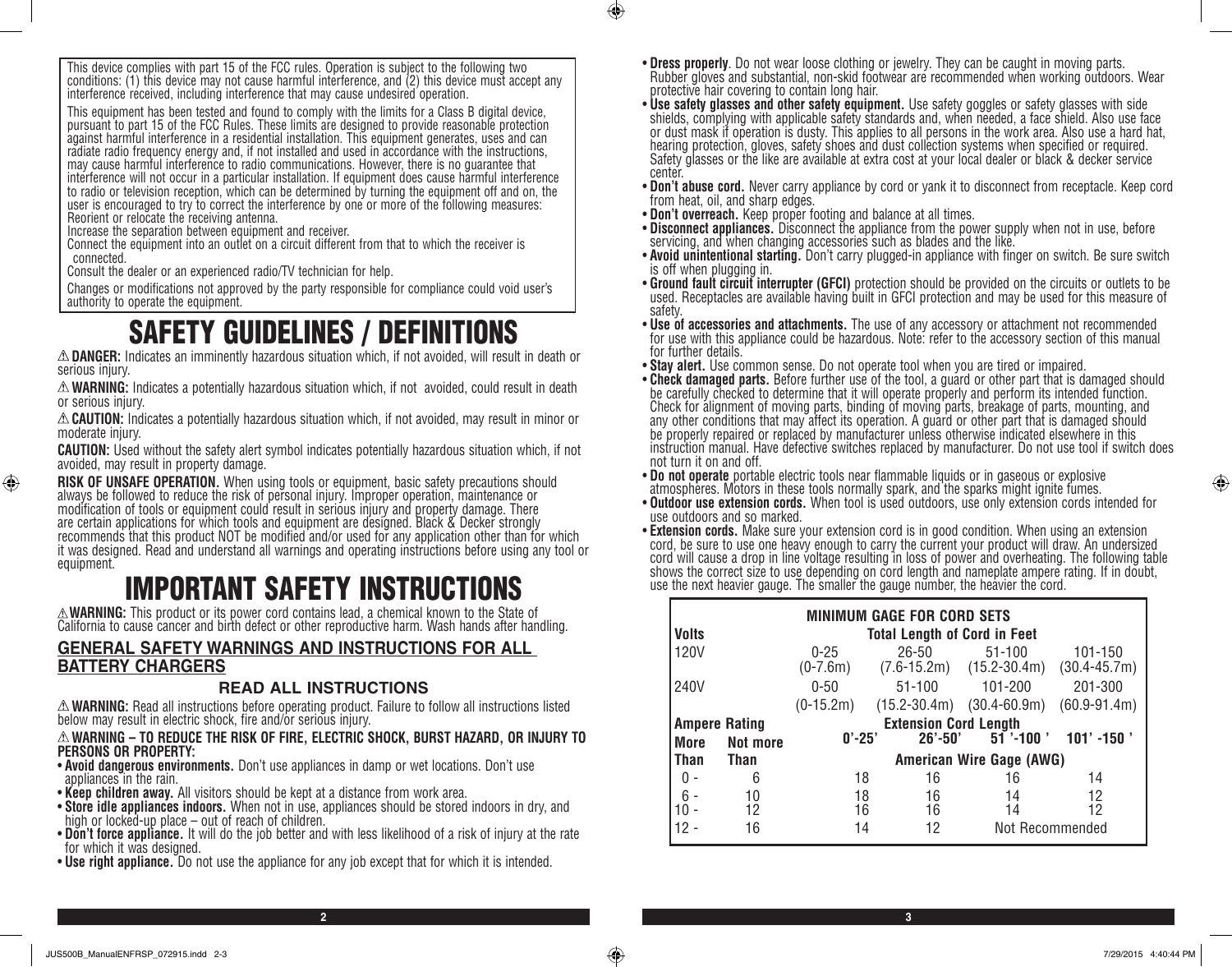# **SPECIFIC SAFETY INSTRUCTIONS FOR JUMP STARTERS**

 $\triangle$  **WARNING: BURST HAZARD:** Do not use the unit for charging dry-cell batteries that are commonly<br>used with home appliances. These batteries may burst and cause injury to persons and damage property. Use the unit for charging/boosting a LEAD-ACID battery only. It is not intended to supply power to a low-voltage electrical system other than in a starter-motor application.

#### **WARNING: SHOCK HAZARD:**

- If an extension cord is used, make sure that:
- a) the pins of extension cord are the same number, size and shape as those in the charger,
- b) the extension cord is properly wired and in good electrical condition,
- c) the wire size is large enough for the AC rating of the charger as indicated in the table on page 3.
- Do not operate unit with damaged cord or plug; or if the unit has received a sharp blow, been dropped, or otherwise damaged in any way. Do not disassemble the unit; take it to a qualified service technician when service or repair is required. Incorrect reassembly may result in a risk of electric shock or fire, and will void warranty.
- Use of an attachment not supplied, recommended or sold by manufacturer specifically for use with this unit may result in a risk of electrical shock and injury to persons.
- NEVER submerge this unit in water; do not expose it to rain, snow or use when wet.
- To reduce risk of electric shock, disconnect the unit from any power source before attempting maintenance or cleaning. Turning off controls without disconnecting will not reduce this risk.
- Do not insert foreign objects into the USB outlet.

#### **WARNING: RISK OF EXPLOSIVE GASES**

⊕

- Working in the vicinity of a lead acid battery is dangerous. Batteries generate explosive gases during normal battery operation. For this reason, it is of the utmost importance that each time before using the jump-starter you read this manual and follow instructions exactly.
- To reduce the risk of battery explosion, follow these instructions and those published by the battery manufacturer and manufacturer of any equipment you intend to use in the vicinity of the battery. Review cautionary markings on these products and on the engine.
- This equipment employs parts (switches, relays, etc.) that produce arcs or sparks. Therefore, if used in a garage or enclosed area, the unit MUST be placed not less than 18 inches above the floor.
- THIS UNIT IS NOT FOR USE BY CHILDREN AND SHOULD ONLY BE OPERATED BY ADULTS.

#### **CAUTION: TO REDUCE THE RISK OF INJURY OR PROPERTY DAMAGE:**

- Pull cord by plug rather than cord when disconnecting the 120V AC Charging Adapter from the unit.
- NEVER ATTEMPT TO JUMP-START OR CHARGE A FROZEN BATTERY.
- To recharge this unit, use only the supplied AC Charging Adapter.
- Vehicles that have on-board computerized systems may be damaged if vehicle battery is jumpstarted. Before jump-starting, read the vehicle's owner's manual to confirm that external-starting assistance is suitable.
- When working with lead acid batteries, always make sure immediate assistance is available in case of accident or emergency.
- Always have protective eyewear when using this product: contact with battery acid may cause blindness and/or severe burns. Be aware of first aid procedures in case of accidental contact with battery acid.
- Have plenty of fresh water and soap nearby in case battery acid contacts skin.
- If battery acid contacts skin or clothing, wash immediately with soap and water for at least 10 minutes and get medical attention immediately.
- Never smoke or allow a spark or flame in vicinity of vehicle battery, engine or power station.
- Remove personal metal items such as rings, bracelets, necklaces and watches when working with a lead acid battery. A lead acid battery can produce a short circuit current high enough to weld a ring, or similar metal object, to skin, causing a severe burn.
- Do not wear vinyl clothing when jump-starting a vehicle when jump-starting a vehicle, friction can cause dangerous static-electrical sparks.
- Jump-start procedures should only be performed in a safe, dry, well-ventilated area.
- Always store battery clamps when not in use. Never touch battery clamps together. This can cause dangerous sparks, power arcing and/or explosion.
- When using this unit close to the vehicle's battery and engine, stand the unit on a flat, stable surface, and be sure to keep all clamps, cords, clothing and body parts away from moving vehicle parts.
- Never allow red and black clamps to touch each other or another common metal conductor this could cause damage to the unit and/or create a sparking/explosion hazard.
- a) For negative-grounded systems, connect the POSITIVE (RED) clamp to the POSITIVE ungrounded battery post and the NEGATIVE (BLACK) clamp to the vehicle chassis or engine block away from the battery. Do not connect the clamp to the carburetor, fuel lines or sheet-metal body parts. Connect to a heavy gauge metal part of the frame or engine block. Refer to the automobile owner's manual.
- b) For positive-grounded systems, connect the NEGATIVE (BLACK) clamp to the NEGATIVE ungrounded battery post and the POSITIVE (RED) clamp to the vehicle chassis or engine block away from the battery. Do not connect the clamp to the carburetor, fuel lines or sheet-metal body parts. Connect to a heavy gauge metal part of the frame or engine block. Refer to the automobile owner's manual.
- If the connections to the battery's POSITIVE and NEGATIVE terminals are incorrect, the Reverse Polarity Indicator will light (red) and the unit will sound a beep. Disconnect clamps and reconnect to battery with correct polarity.
- Always disconnect the negative (Black) jumper cable first, followed by the positive (Red) jumper cable, except for positive grounded systems.
- Do not expose battery to fire or intense heat since it may explode. Before disposing of the battery, protect exposed terminals with heavy-duty electrical tape to prevent shorting (shorting can result in injury or fire).
- Place this unit as far away from the battery as cables permit.
- Never allow battery acid to come in contact with this unit.
- Do not operate this unit in a closed area or restrict ventilation in any way.
- **IMPORTANT:** This unit is delivered in a partially charged state. Fully charge unit with a household extension cord (not supplied) for a full 48 hours before using for the first time. You cannot overcharge the unit using the AC charging method.
- All ON/OFF switches should be in the OFF position when the unit is charging or not in use. Make<br>sure all switches are in the OFF position before connection to a power source or load.
- This system is designed to be used only on vehicles with a 12 volt DC battery system. Do not connect to a 6 volt or 24 volt battery system.
- This system is not designed to be used as a replacement for a vehicular battery. Do not attempt to operate a vehicle that does not have a battery installed.
- Excessive engine cranking can damage a vehicle's starter motor. If the engine fails to start after the recommended number of attempts, discontinue jump-start procedures and look for other problems that may need to be corrected.
- Do not use this jump-starter on a watercraft. It is not qualified for marine applications.
- Although this unit contains a non-spillable battery, it is recommended that unit be kept upright during storage, use and recharging. To avoid possible damage that may shorten the unit's working life, protect it from direct sunlight, direct heat and/or moisture.

## **FIRST AID**

 $\bigcirc$ 

- **Skin:** If battery acid comes in contact with skin, rinse immediately with water, then wash thoroughly with soap and water. If redness, pain, or irritation occurs, seek immediate medical attention. **Eyes:** If battery acid comes in contact with eyes, flush eyes immediately, for a minimum of 15 minutes and seek immediate medical attention.
- Read And Understand This Instruction Manual Before Using This Unit.

# SAVE THESE INSTRUCTIONS

#### **WARNING: TO REDUCE THE RISK OF INJURY:**

Follow these instructions and those published by the battery manufacturer and manufacturer of any equipment you intend to use with this unit. Review cautionary markings on these products and on engine.

# **INTRODUCTION**

**4 5**

Thank you for choosing the *500 Amp Jump-Starter*. This compact jump-starter is unique in the amount of energy it can supply for its size. The internal battery is a high density sealed, lead-acid battery that stores and delivers energy comparable to full sized ordinary jump-starters. Please read this guide carefully before use to ensure optimum performance and avoid damage to the unit or items that you are using it with.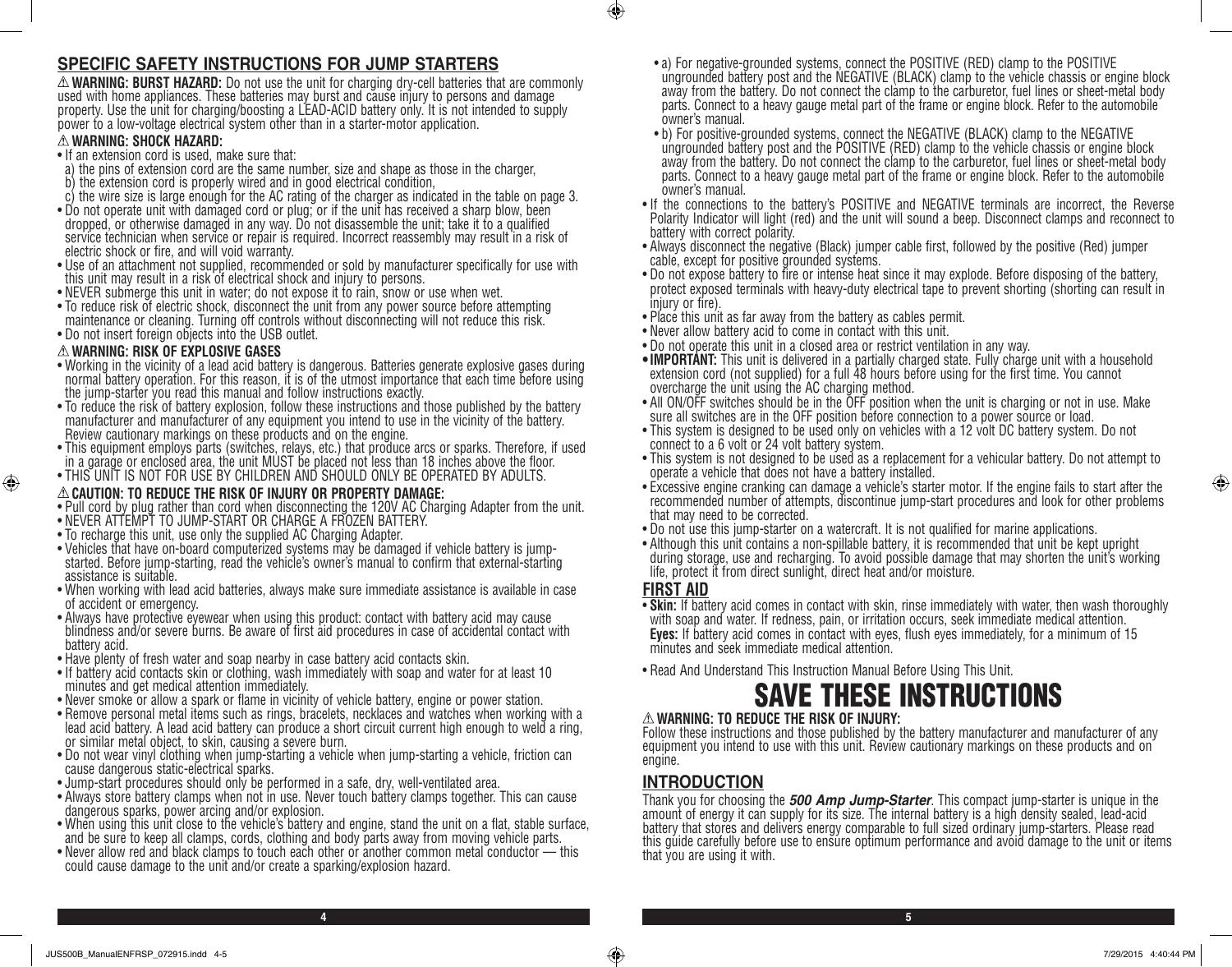The *500 Amp Jump-Starter* is a compact, durable, portable jump-start system for vehicles that have a standard 12 volt battery system. This self-contained, rechargeable system will start most vehicles without the need for a host vehicle or 12 volt DC power supply.

## **FEATURES**

⊕

- Keyless ON/OFF Power Switch
- Cordless/rechargeable
- Built-in non-spillable, maintenance-free, heavy duty, sealed, lead-acid battery
- Requires no maintenance (other than recharging) for optimum operation
- Heavy duty cables and clamps
- 5 Volt DC USB Charging Port
- Built-in LED Area Light
- Reverse polarity connection warning indicator
- Exclusive cable storage channels keep jumper cables

#### **Controls and Functions**



1.Negative (–) Black Clamp 2.Positive (+) Red Clamp 3.Built-in 120 Volt AC Charger (under protective cover) 4. LED Battery Status Indicators 5.Built-in LED Area Light 6.Area Light Power Switch 9.Battery Charge Level Pushbutton 10.USB Power On Indicator 11.USB Power Port 12.USB on/off switch

# **CHARGING/RECHARGING**

This product has a sealed lead acid battery. For maximum battery life, we recommend the Jump-Starter be kept fully charged at all times. Recharge after purchase, before first use, immediately after each use, and once a month if not used. Failure to do this may reduce the battery life dramatically. To check the battery charge status at any time, press the Battery Charge Level Pushbutton.

7.Reverse Polarity Indicator 8. Jump-Starter Power Switch

When the battery is overly discharged and if the green LED is lit when the charger is plugged in, this indicates the battery is at a high impedance stage.

In this event, recharge the unit and leave the unit charging for a period of 24-48 hours before use.

*Note:* This unit is delivered in a partially charged state – you must fully charge it after purchase and before using it for the first time. Initial AC charge should be for 24 hours.

**CAUTION: RISK OF PROPERTY DAMAGE:** Failure to keep the battery charged will cause permanent damage and result in poor jump starting performance.

#### **Charging/Recharging Using the 120 Volt AC Charger and a Standard Household Extension Cord (not included)**

- 1. Lift the AC adapter cover located on the front of the unit and connect an extension cord to the unit. Plug the other end of the cord into a standard 120 volt AC wall outlet.
- 2.Charge until one red, two yellow and one green LED Battery Status Indicators light or flash.

3. Once fully charged, disconnect the extension cord. *Note:* The unit cannot be overcharged using the AC method.

## **JUMP-STARTER**

 $\bigoplus$ 

This Jump-Starter is equipped with an ON/OFF Power Switch. Once the connections are properly made, turn the switch ON to jump-start the vehicle.

- 1. Turn OFF vehicle ignition and all accessories (radio, A/C, lights, connected cell phone chargers, etc.). Place vehicle in "park" and set the emergency brake.
- 2.Make sure the Jump-Starter Power Switch is turned to OFF.
- 3.Remove jumper clamps from clamp tabs. Connect the red clamp first, then the black clamp.
- **4.Procedure for jump-starting a NEGATIVE GROUNDED SYSTEM (negative battery terminal is connected to chassis) (MOST COMMON)**
	- 4a. Connect positive (+) red clamp to vehicle battery's positive terminal.
	- 4b. Connect negative (–) black clamp to chassis or a solid, non-moving, metal vehicle component or body part. Never clamp directly to negative battery terminal or moving part. Refer to the automobile owner's manual.

#### **5.Procedure for jump-starting POSITIVE GROUND SYSTEMS**

- **Note:** In the rare event that the vehicle to be started has a Positive Grounded System (positive battery terminal is connected to chassis), replace steps 4a and 4b above with steps 5a and 5b, then proceed to step 6.
- 5a. Connect negative (–) black clamp to vehicle battery's negative terminal.
- 5b. Connect positive (+) red clamp to vehicle chassis or a solid, non-moving, metal vehicle component or body part. Never clamp directly to Positive battery terminal or moving part. Refer to the automobile owner's manual.
- 6.When clamps are connected properly, turn the Jump-Starter Power Switch to ON.
- 7. Turn ON the ignition and crank the engine in 5-6 second bursts until engine starts.
- 8. Turn the Jump-Starter Power Switch back to the OFF position.
- 9.Disconnect the negative (–) engine or chassis clamp first, then disconnect the positive (+) battery clamp.

#### **FOLLOW ALL SAFETY INSTRUCTIONS FOUND IN THIS MANUAL. CAUTIONS: RISK OF PROPERTY DAMAGE**

- If the connections to the battery's positive and negative terminals are incorrect, the Reverse Polarity Indicator will light (red) and the unit will sound a beep. Disconnect clamps and reconnect to battery with correct polarity.
- If vehicle fails to start, turn OFF the ignition, turn OFF the Jump-Starter Power Switch, disconnect the jump-start system's leads and contact a qualified technician to investigate why the engine did not start.
- Recharge this unit fully after each use.

- **WARNINGS** Jump-Starter Power Switch should be off prior to jump-starting.
- This power system is to be used ONLY on vehicles with 12 volt DC battery systems.
- Never touch red and black clamps together this can cause dangerous sparks, power arcing, and/ or explosion.
- Vehicles that have on-board computerized systems may be damaged if vehicle battery is jumpstarted. Before jump-starting this type of vehicle, read the vehicle manual to confirm that externalstarting assistance is advised.
- Excessive engine cranking can damage the vehicle's starter motor. If the engine fails to start after the recommended number of attempts, discontinue jump-start procedure and look for other problems that need to be corrected.
- After use, turn the Jump-Starter Power Switch OFF.

## **USB POWER PORT**

- 1.Push the USB Power Port On Pushbutton to turn the USB Port ON.
- 2.Plug the USB-powered device into the inverter's USB Charging Port and operate normally.
- *Notes:* This unit's USB Power Port does not support data communication. It only provides 5 volts/500mA DC power to an external USBpowered device. Make sure the USB Charging Port ON/OFF Pushbutton is in the OFF position when the unit is being recharged or stored.

Some household USB-powered electronics will not operate with this unit.

**6 7**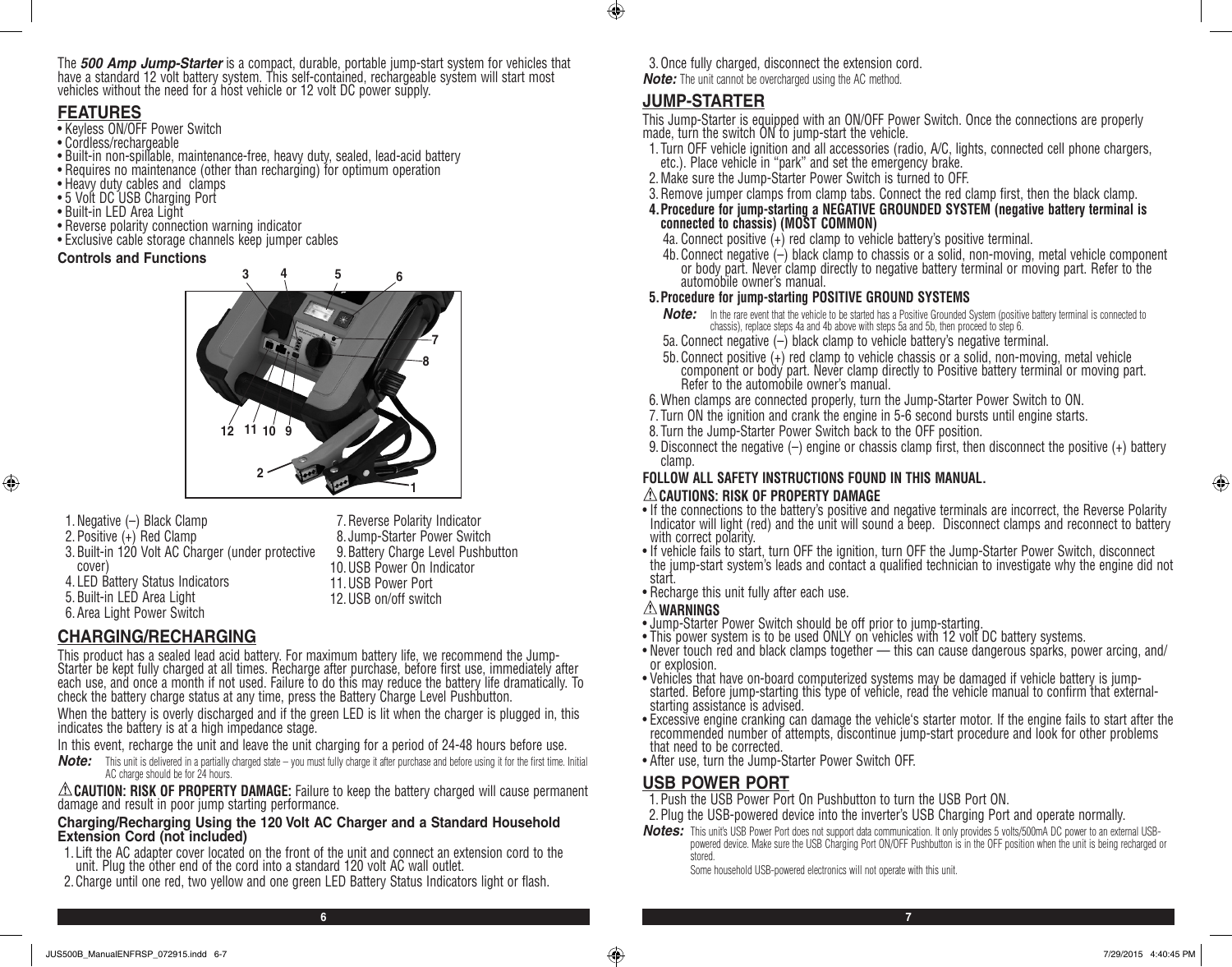# **EMERGENCY AREA LIGHT**

The area light is controlled by the Area Light Power Switch on the front panel of the unit. Make sure the lamp is turned OFF when the unit is being recharged or stored.

# **TROUBLESHOOTING**

| Problem                                    | <b>Solution</b>                                                                                                                                                                                                                                                           |
|--------------------------------------------|---------------------------------------------------------------------------------------------------------------------------------------------------------------------------------------------------------------------------------------------------------------------------|
| Unit will not charge                       | Make sure the power switch is in the off position.<br>Make sure a suitable gage extension cord is properly connected<br>to both the unit and a functioning AC outlet.                                                                                                     |
| Unit fails to Jump-Start                   | Make sure unit's power switch is in the ON position.<br>Check that Jump-Starter has a full charge. Recharge unit if necessary.<br>Make sure a proper polarity cable connection has been established.<br>Leave charger plugged in and keep unit on charge for 24-48 hours. |
| USB Power Port will not power<br>appliance | Make sure the USB Charging Port ON/OFF Pushbutton is in the ON<br>position.<br>Check that Jump-Starter has a full charge. Recharge unit if necessary.                                                                                                                     |
| LED Area Light does not come on            | Make sure the LED Area Light ON/OFF button is in the ON position<br>Check that Jump-Starter has a full charge. Recharge unit if necessary.                                                                                                                                |

## **CARE AND MAINTENANCE**

All batteries lose energy from self-discharge over time and more rapidly at higher temperatures. When the unit is not in use, we recommend that the battery is charged at least every 30 days.

Never submerge the unit in water. If the unit gets dirty, gently clean the outer surfaces of the unit with a soft cloth moistened with a mild solution of water and detergent.

There are no user-replaceable parts. Periodically inspect the condition of adapters, connectors and wires. Contact manufacturer to replace any components that have become worn or broken.

#### **Battery replacement/disposal**

BATTERY REPLACEMENT

With proper care and maintenance, the battery should last the service life of the unit. Contact manufacturer for any information you may need.

SAFE BATTERY DISPOSAL

Contains a maintenance-free, sealed, non-spillable, lead acid battery, which must be disposed of properly. Recycling is required. Failure to comply with local, state and federal regulations can result in fines, or imprisonment.



**8 9**

#### Please recycle. **WARNINGS:**

⊕

- Do not dispose of the battery in fire as this may result in an explosion.
- Before disposing of the battery, protect exposed terminals with heavy-duty electrical tape to prevent shorting (shorting can result in injury or fire).
- Do not expose battery to fire or intense heat as it may explode.

#### **ACCESSORIES**

Recommended accessories for use with this unit may be available from the manufacturer. If you need assistance regarding accessories, please contact manufacturer at 1-877-571-2391.

**WARNING:** The use of any accessory not recommended for use with this appliance could be hazardous.

## **SERVICE INFORMATION**

Whether you need technical advice, repair, or genuine factory replacement parts, contact the manufacturer at 1-877-571-2391.

# **FULL ONE-YEAR WARRANTY**

The manufacturer warrants this product against defects in materials and workmanship for a period of ONE (1) YEAR from the date of retail purchase by the original end-user purchaser ("Warranty Period").

If there is a defect and a valid claim is received within the Warranty Period, the defective product can be replaced or repaired in the following ways: (1) Return the product to the manufacturer for repair or replacement at manufacturer's option. Proof of purchase may be required by manufacturer. (2) Return the product to the retailer where product was purchased for an exchange (provided that the store is a participating retailer). Returns to retailer should be made within the time period of the retailer's return policy for exchanges only (usually 30 to 90 days after the sale). Proof of purchase may be required. Please check with the retailer for their specific return policy regarding returns that are beyond the time set for exchanges.

This warranty does not apply to accessories, bulbs, fuses and batteries; defects resulting from normal wear and tear, accidents; damages sustained during shipping; alterations; unauthorized use or repair; neglect, misuse, abuse; and failure to follow instructions for care and maintenance for the product.

This warranty gives you, the original retail purchaser, specific legal rights and you may have other rights which vary from state to state or province to province. This product is not intended for commercial use.

Please complete the Product Registration Card and return within 30 days from purchase of the product to: Baccus Global LLC, One City Centre, 1 North Federal Highway, Suite 200, Boca Raton, FL 33432. **Baccus Global LLC, toll-free number: 1-877-571-2391.** 

## **SPECIFICATIONS**

 $\bigoplus$ 

| Boost Ampere:                           | 500 instantaneous cranking amps                                                            |
|-----------------------------------------|--------------------------------------------------------------------------------------------|
| Battery Type:                           | Sealed, high energy density, AGM, lead-acid, rechargeable, maintenance-free,<br>12 volt DC |
| Area Light:<br><b>USB Charging Port</b> | Light Emitting Diode (LED)                                                                 |
| Output:<br>Booster Cables:              | 5 volts DC 500 mA<br>#5 AWG cables with 500 amp heavy duty clamps                          |
|                                         |                                                                                            |

Imported by Baccus Global LLC, One City Centre, 1 North Federal Highway, Suite 200, Boca Raton, FL 33432 www.Baccusglobal.com 1-877-571-2391

 $\bigoplus$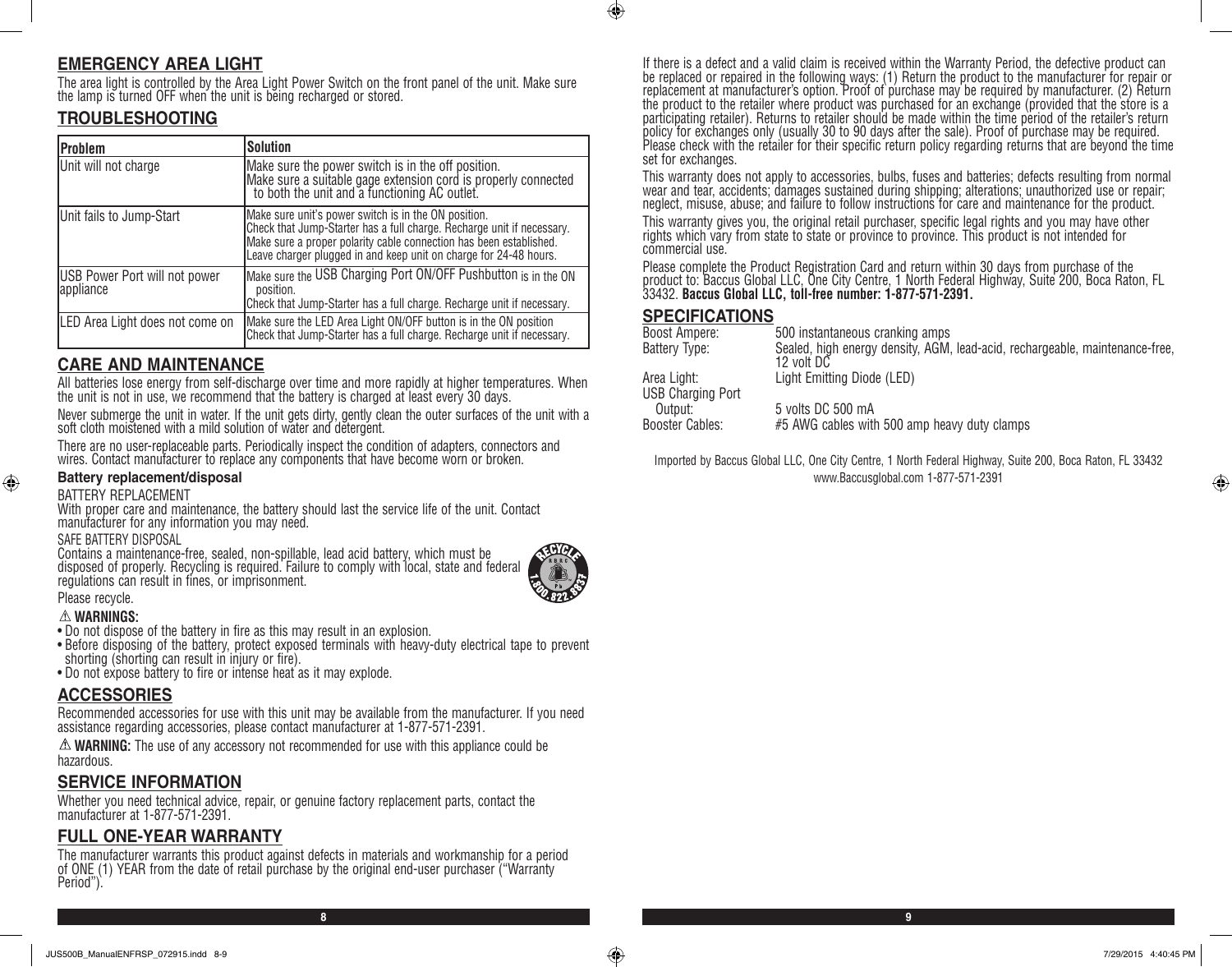

 $\bigoplus$ 

# **BATTERIE D'APPOINT ÉTROITE DE 500 A MODE D'EMPLOI**





**Numéro de catalogue : JUS500B**

**Merci d'avoir choisi Black & Decker! Consulter le site Web www.Baccusglobal.com pour enregistrer votre nouveau produit.**

# À LIRE AVANT DE RETOURNER CE PRODUIT POUR QUELQUE RAISON QUE CE SOIT :

Si des questions ou des problèmes surgissent après l'achat d'un produit, consulter le site Web

# **HTTP://WWW.BACCUSGLOBAL.COM**

pour obtenir des réponses instantanément 24 heures par jour.

Si la réponse est introuvable ou en l'absence d'accès à Internet, composer le 1-877-571-2391 de 9 h à 17 h HNE, du Lundi au Vendredi, pour parler avec un agent. Prière d'avoir le numéro de catalogue sous la main lors de l'appel.

# **CONSERVER CE MANUEL POUR UN USAGE ULTÉRIEUR.**

Unillet 2015<br>Tous droits réservés © 2015 Baccus Global de l'annoirmé en Chine Tous droits réservés © 2015 Baccus Global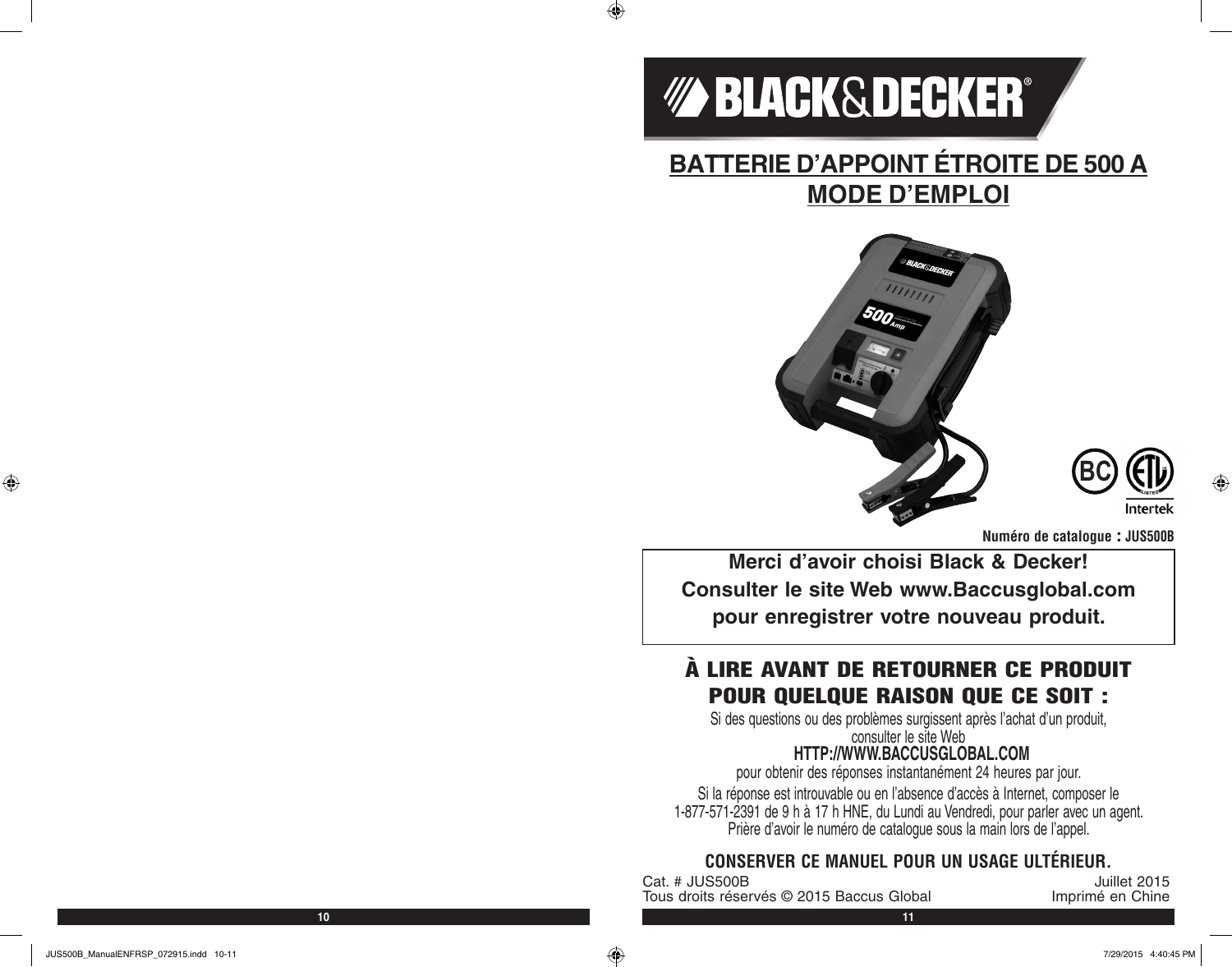Ce dispositif se conforme à la section 15 des règlements de la FCC. L'utilisation est assujettie aux deux conditions suivantes : (1) ce dispositif ne peut causer des interférences néfastes et (2) ce dispositif doit accepter toutes les interférences reçues, y compris les interférences pouvant être la cause d'une opération non souhaitée.

Cet équipement a été testé et se conforme aux limites d'un dispositif numérique de classe B, en accord avec la section 15 des règlements de la FCC. Ces limites sont conçues pour fournir une protection raisonnable contre les interférences néfastes dans une installation résidentielle. Cet équipement génère, utilise et peut émettre de l'énergie aux fréquences radio et, s'il n'est pas installé et utilisé en accord avec les instructions, peut causer des interférences néfastes aux communications radio. Toutefois, il n'existe aucune garantie qu'aucune interférence ne surviendra dans une installation particulière. Si l'équipement cause des interférences néfastes à la réception radio ou télévisuelle, ce qui peut être déterminé en éteignant et en remettant sous tension l'équipement, l'utilisateur devrait essayer de corriger les interférences en prenant une ou plusieurs des mesures suivantes : Réorienter ou déplacer l'antenne de réception.

Augmenter l'espace entre l'équipement et le récepteur.

Connecter l'équipement dans une prise sur un circuit différent de celui auquel le récepteur est connecté.

Consulter le revendeur ou un technicien radio/TV compétent pour assistance.

Les changements ou les modifications non approuvés par la partie responsable de la conformité ont pu vider l'autorité de l'utilisateur pour actionner l'équipement.

# LIGNES DIRECTRICES EN MATIÈRE DE SÉCURITÉ/DÉFINITIONS

**DANGER :** indique une situation dangereuse imminente qui, si elle n'est pas évitée, entraînera la mort ou des blessures graves.

**AVERTISSEMENT :** indique une situation potentiellement dangereuse qui, si elle n'est pas évitée, pourrait entraîner la mort ou des blessures graves.

**MISE EN GARDE :** indique une situation potentiellement dangereuse qui, si elle n'est pas évitée, pourrait entraîner des blessures légères ou modérées.

Le terme **MISE EN GARDE** utilisé sans le symbole d'alerte à la sécurité indique une situation potentiellement dangereuse qui, si elle n'est pas évitée, pourrait se solder par des dommages matériels.

**DANGERS D'UTILISATION DANGEREUSE.** Lors de l'utilisation d'outils ou d'équipements, des<br>précautions de base en matière de sécurité doivent être prises afin de réduire le risque de blessure. Un fonctionnement, un entretien ou une modification inappropriée des outils ou des équipements pourrait provoquer de graves blessures ou des dommages matériels. Certains outils et équipements sont conçus pour des applications spécifiques. Black & Decker recommande fortement NE PAS modifier ce produit ou de NE PAS l'utiliser pour une application autre que celle pour laquelle il a été conçu. Lire et comprendre tous les avertissements et toutes les directives d'utilisation avant d'utiliser un outil ou un équipement.

# DIRECTIVES DE SÉCURITÉ IMPORTANTES

**AVERTISSEMENT :** Ce produit ou son cordon contient du plomb, un élément chimique reconnu par l'État de la Californie comme étant la cause de cancers et de malformations congénitales ou d'autres troubles de la reproduction. Lavez vos mains après les avoir manipulés.

# **AVERTISSEMENTS ET DIRECTIVES DE SÉCURITÉ GÉNÉRALES POUR TOUS LES APPAREILS**

#### **LIRE TOUTES LES DIRECTIVES**

**AVERTISSEMENT :** Lire toutes les directives avant d'utiliser le produit. Négliger de suivre toutes les directives suivantes peut entraîner des risques de décharge électrique, d'incendie et/ou de blessures graves.

**AVERTISSEMENT – POUR RÉDUIRE LE RISQUE D'INCENDIE, DE CHOC ÉLECTRIQUE, DANGER D'ÉCLATEMENT, OU DE BLESSURES OU DES DOMMAGES MATÉRIELS :**

- **Éviter les milieux dangereux.** Ne pas utiliser d'appareils électriques dans un endroit humide ou mouillé. Ne pas utiliser les appareils électriques sous la pluie.
- **Tenir les enfants à l'écart.** Tous les visiteurs doivent se trouver à une certaine distance de la zone de travail.
- **Ranger les appareils électriques inutilisés à l'intérieur.** Lorsqu'ils ne sont pas utilisés, les appareils électriques doivent être rangés à l'intérieur dans un endroit sec, élevé ou dans un endroit verrouillé, hors de la portée des enfants.
- **Ne pas forcer l'appareil électrique.** Il fera un meilleur travail et présentera un risque inférieur de blessure à la vitesse pour laquelle il a été conçu.
- **Utiliser l'appareil électrique approprié.** Ne pas utiliser l'appareil électrique pour une autre application que celle pour laquelle il a été prévu.
- **S'habiller de manière appropriée.** Ne pas porter de vêtements amples ni de bijoux. Ils peuvent s'enchevêtrer dans les pièces mobiles. Des gants de caoutchouc et des chaussures antidérapantes robustes sont recommandés pour les travaux à l'extérieur. Couvrir les cheveux s'ils sont longs.
- **Utiliser des lunettes de sécurité et tout autre équipement de sécurité.** Utiliser des lunettes de sécurité ou des lunettes à coques conformes aux normes en matière de sécurité et, le cas échéant, un protecteur facial. Utiliser également un masque protecteur ou antipoussière si l'opération génère de la poussière. Ces directives s'appliquent à toutes les personnes se trouvant dans la zone de travail. Utiliser aussi un casque de sécurité, des protecteurs auditifs, des gants, des chaussures de sécurité et des systèmes de dépoussiérage lorsque leur utilisation est prévue ou exigée. Des lunettes de sécurité et des accessoires similaires sont disponibles séparément chez votre détaillant ou dans
- un centre de réparation black & decker.<br>• Ne pas utiliser le cordon d'alimentation de façon abusive. Ne jamais transporter l'appareil électrique par son cordon ou tirer sur ce dernier pour le débrancher de la prise. Tenir le cordon éloigné de la chaleur, de l'huile et des bords tranchants.
- 
- Ne pas trop tendre les bras. Conserver son équilibre en tout temps.<br>• **Débrancher les appareils électriques.** Débrancher l'appareil électrique de la source d'alimentation lorsqu'il n'est pas utilisé, avant d'effectuer une réparation et avant de changer les accessoires tels
- que les lames, etc.<br>• Éviter les risques de démarrage accidentel. Ne pas transporter l'appareil électrique branché tandis que le doigt repose sur l'interrupteur. S'assurer que l'interrupteur est à la position arrêt au moment de brancher l'appareil.
- **Un disjoncteur de fuite à la terre doit être installé pour protéger les circuits ou les prises**  utili**sés**. Des prises avec disjoncteur de fuite à la terre intégré sont aussi disponibles et peuvent être<br>utilisées comme mesures de sécurité.<br>• **Utilisation d'accessoires.** L'utilisation de tout accessoire non recommandé
- **Utilisation d'accessoires.** L'utilisation de tout accessoire non recommandé avec cet appareil électrique pourrait s'avérer dangereuse. Remarque : pour obtenir de plus amples renseignements, voir la section sur les accessoires du présent mode d'emploi.
- **Soyez vigilant.** Faites preuve de bon sens. Ne pas utiliser cet appareil lorsque vous êtes fatigué ou facultés affaiblies.
- **Vérifier les pièces endommagées.** Avant toute utilisation ultérieure de l'outil, un pare-main (ou une autre pièce) endommagé doit être soigneusement examiné afin de déterminer s'il fonctionnera correctement et remplira sa fonction prévue. Vérifier l'alignement des pièces mobiles, les situations de grippage des pièces mobiles et de rupture de pièces, l'assemblage et toute autre situation pouvant nuire au fonctionnement de l'appareil. Un pare-main endommagé (ou toute autre pièce endommagée) doit être réparé ou remplacé adéquatement par le fabricant agréé à moins d'un avis contraire indiqué dans le présent mode d'emploi. Faire remplacer les interrupteurs défectueux dans le fabricant agréé. Ne pas utiliser l'appareil si l'interrupteur ne fonctionne pas.
- **Ne pas utiliser d'outils électriques portatifs à proximité de liquides inflammables ou dans une atmosphère gazeuse ou explosive.** Les moteurs de ces outils produisent normalement des étincelles qui pourraient enflammer des vapeurs.
- Rallonges pour utilisation extérieure. Si l'appareil est utilisé à l'extérieur, utiliser uniquement des rallonges prévues à cet effet et ainsi marquées.
- **Rallonges électriques.** S'assurer que la rallonge est en bon état. Lorsqu'une rallonge est utilisée,<br>s'assurer d'utiliser un calibre suffisamment élevé pour assurer le transport du courant nécessaire au fonctionnement de l'appareil. Une rallonge de calibre inférieur causera une chute de tension de ligne et donc une perte de puissance et une surchauffe. Le tableau suivant indique le calibre approprié à utiliser selon la longueur de la rallonge et l'intensité nominale de la plaque signalétique. En cas de doute, utiliser le calibre suivant le plus gros. Plus le numéro de calibre est petit, plus le cordon est lourd.

⊕

**12 13**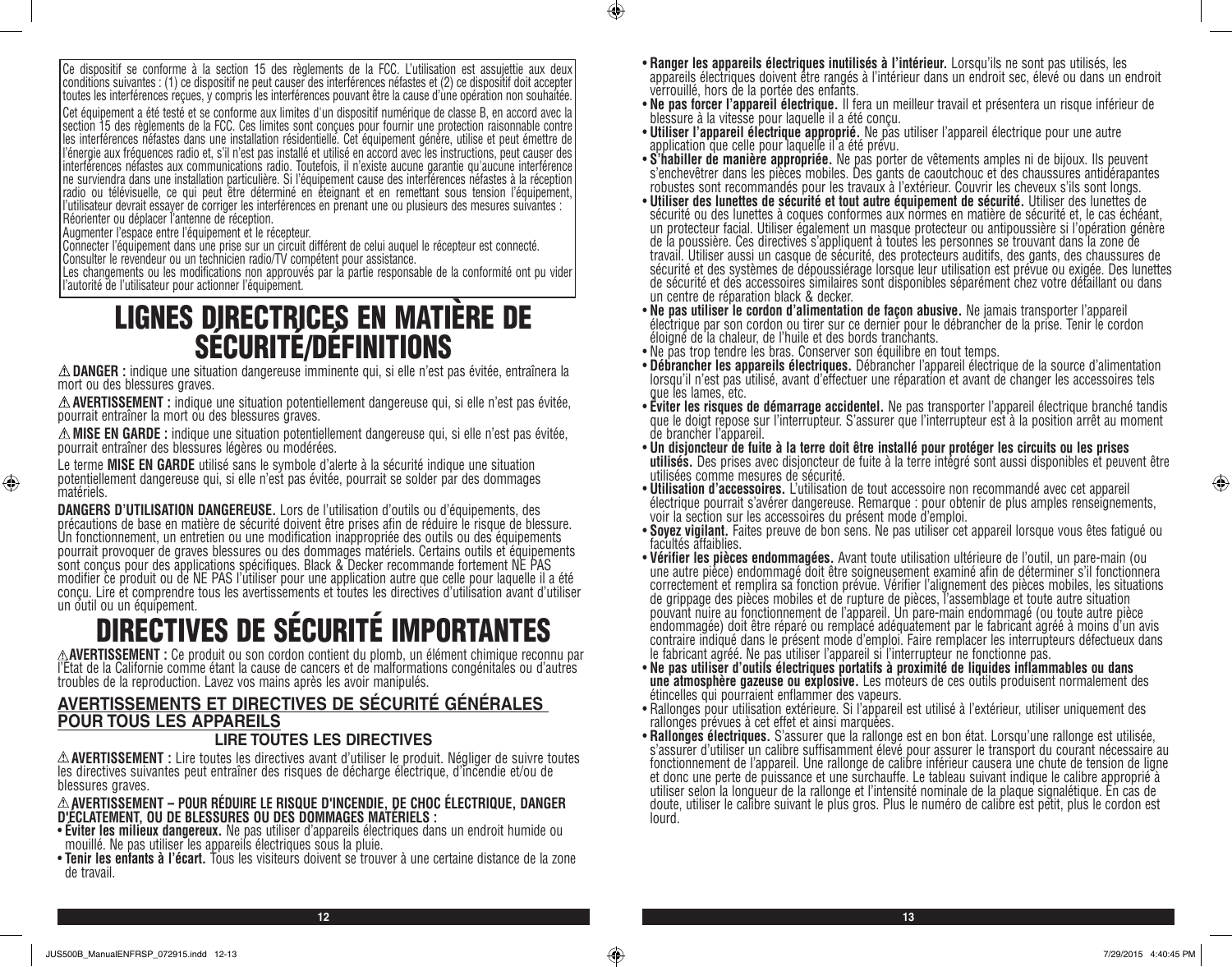|              |                                  |            |          | <b>CALIBRE MINIMUM DU CORDON D'ALIMENTATION</b> |                                                                                                                                             |
|--------------|----------------------------------|------------|----------|-------------------------------------------------|---------------------------------------------------------------------------------------------------------------------------------------------|
| <b>Volts</b> |                                  |            |          | Longueur totale du cordon en pieds              |                                                                                                                                             |
| 120V         | 0 à 25                           |            | 26 à 50  | 51 à 100                                        | 101 à 150<br>$(0 \text{ à } 7,6\text{m})$ $(7,6 \text{ à } 15,2\text{m})$ $(15,2 \text{ à } 30,4\text{m})$ $(30,4 \text{ à } 45,7\text{m})$ |
| 240V         | 0 à 50<br>$(0 \text{ à } 15,2m)$ |            | 51 à 100 | 101 à 200                                       | 201 à 300<br>$(15,2 \text{ à } 30,4\text{m})$ $(30,4 \text{ à } 60,9\text{m})$ $(60,9 \text{ à } 91,4\text{m})$                             |
|              | Intensité nominale               |            |          | Longueur de la rallonge                         |                                                                                                                                             |
| <b>Plus</b>  | <b>Moins de</b>                  | $0'$ à 25' |          | $26'$ à 50' 51' à 100'                          | 101'à 150'                                                                                                                                  |
| de           | de                               |            |          | Calibre américain des fils (AWG)                |                                                                                                                                             |
|              | 6                                | 18         | 16       | 16                                              | 14                                                                                                                                          |
|              | 10                               | 18         | 16       | 14                                              | 12                                                                                                                                          |
|              | 12                               | 16         | 16       | 14                                              | 12                                                                                                                                          |
|              |                                  | 14         |          |                                                 | Non recommandé                                                                                                                              |

#### **CONSIGNES DE SECURITE PARTICULIERES AUX BATTERIES D'APPOINT**

**AVERTISSEMENT : RISQUE D'ÉCLATEMENT :** Ne pas utiliser l'appareil pour charger des batteries sèches communément utilisées dans les appareils ménagers. Ces batteries sont susceptibles d'exploser et de causer des blessures corporelles et des dommages matériels. N'utiliser le chargeur que pour charger/recharger une batterie AU PLOMB. Il n'est pas conçu pour alimenter un système électrique à basse tension autre qu'au sein d'une application avec moteur de démarrage.

**AVERTISSEMENT : RISQUE DE CHOC ÉLECTRIQUE.** • Si une rallonge est utilisée, veiller à ce que :

•

⊕

- a) les broches de la rallonge soient du même nombre, de la même taille et de la même forme que celles du chargeur;
- b) la rallonge soit correctement câblée et en bon état électrique;
- c) le calibre du câble soit adéquat pour l'intensité nominale du courant alternatif du chargeur, tel que le précise le tableau de la page 10.
- Ne pas faire fonctionner l'appareil si la fiche ou le cordon est endommagé ou s'il a subi un choc violent, s'il est tombé ou s'il a été endommagé de quelque façon que ce soit. Ne pas démonter l'appareil; l'apporter à un technicien de réparation qualifié lorsqu'une réparation ou un entretien est requis. Remonter incorrectement l'appareil peut entraîner un incendie ou une décharge électrique, et cette opération annule la garantie.
- L'utilisation d'un accessoire non fourni, non recommandé ni vendu par le fabricant pour être spécialement utilisé avec cet appareil peut entraîner une décharge électrique et des blessures corporelles.
- NE JAMAIS immerger cet appareil dans l'eau; ne pas l'exposer à la pluie ou à la neige et ne pas l'utiliser s'il est mouillé.
- Afin de minimiser les risques de décharges électriques, débrancher l'appareil de la source d'alimentation avant toute opération d'entretien ou de nettoyage. Ce risque ne sera pas réduit par la fermeture des commandes sans débranchement de l'appareil.
- Ne pas insérer d'objets étrangers dans le port USB.

#### **AVERTISSEMENT : RISQUE DE GAZ EXPLOSIFS.**

- Il est dangereux de travailler à proximité d'une batterie au plomb. Les batteries génèrent des gaz explosifs dans le cadre de leur fonctionnement normal. C'est pourquoi il est extrêmement important de lire le présent mode d'emploi avant chaque utilisation de la batterie d'appoint et d'en suivre exactement les directives.
- Pour réduire le risque d'explosion de batterie, suivre ces directives et celles publiées par le fabricant de la batterie et de tout équipement que vous avez l'intention d'utiliser à proximité de la batterie. Examiner les indications de mise en garde apposées sur ces produits et sur le moteur.
- Ce matériel utilise des pièces (commutateurs, relais, etc.) qui produisent des arcs ou des étincelles. Pour ces raisons, si l'appareil est utilisé dans un garage ou un espace clos, l'appareil DOIT être installé à un minimum de 457 mm (18 po) au-dessus du sol.
- CET APPAREIL EST CONÇU UNIQUEMENT POUR UNE UTILISATION PAR DES ADULTES ET NON PAR DES ENFANTS.

#### **MISE EN GARDE : POUR RÉDUIRE LE RISQUE DE BLESSURES OU DE DOMMAGES MATÉRIELS.**

- Tirer sur la fiche plutôt que sur le cordon d'alimentation pour débrancher l'adaptateur de charge sur secteur de 120 volts c.a. de l'appareil.
- NE JAMAIS ESSAYER DE RECHARGER OU DE CHARGER UNE BATTERIE GELÉE.
- Utiliser uniquement l'adaptateur de charge sur secteur fourni pour recharger cet appareil.
- Les véhicules dotés de systèmes informatisés intégrés peuvent être endommagés par un démarrage d'appoint de la batterie. Avant le démarrage d'appoint d'un véhicule de ce type, lire le manuel du propriétaire pour vous assurer qu'une assistance externe au démarrage est possible.
- Lors de l'utilisation d'une batterie au plomb, toujours s'assurer qu'une assistance immédiate est disponible en cas d'accident ou d'urgence.
- Toujours utiliser une protection oculaire lors de l'utilisation du produit : le contact avec l'acide de batterie pourrait provoquer une perte de vue, des brûlures graves ou les deux. Connaître les mesures de premiers soins en cas de contact accidentel avec de l'acide de batterie.
- Avoir de l'eau et du savon à proximité au cas où l'acide de la batterie entre en contact avec la peau.
- Si de l'acide de batterie entre en contact avec la peau ou les vêtements, laver immédiatement la zone touchée au savon et à l'eau pendant un minimum de 10 minutes et obtenir des soins médicaux immédiatement.
- Ne jamais fumer et toujours éviter la présence d'étincelles et de flammes à proximité de la batterie du véhicule, du moteur ou de l'accumulateur.
- Retirer tous les articles personnels métalliques, notamment bagues, bracelets, colliers et montres, lors de la manipulation d'une batterie au plomb. Une batterie au plomb est susceptible de produire un courant de court-circuit suffisamment important pour faire fondre une bague ou tout autre article en métal semblable, provoquant alors une brûlure grave.
- Ne pas porter de vêtements en vinyle lors du démarrage d'appoint d'un véhicule. En effet, la friction pourrait provoquer des étincelles d'électricité statique dangereuses.
- Les procédures de démarrage d'appoint doivent uniquement être réalisées dans une zone sûre, sèche et bien ventilée.
- Toujours ranger les pinces de batterie lorsque l'appareil n'est pas utilisé. Ne jamais mettre les pinces de batterie en contact. Cela pourrait provoquer des étincelles dangereuses, un arc électrique et/ou une explosion.
- Lors de l'utilisation de cet appareil à proximité de la batterie et du moteur du véhicule, le poser sur une surface plane et stable et tenir les pinces, les cordons, les vêtements et les parties du corps à distance des pièces mobiles du véhicule.
- Ne jamais laisser les pinces noire et rouge se toucher ou toucher un autre conducteur métallique commun. Cela pourrait endommager l'appareil, présenter un risque d'étincelle ou d'explosion ou les

deux.<br>a) Pour les systèmes négativement mis à la terre, connecter la pince POSITIVE (ROUGE) à la a) Pour les systèmes négativement mis à la terre, connecter la pince POSITIVE (ROUGE) à la<br>borne POSITIVE non mise à la terre de la batterie et la pince NÉGATIVE (NOIRE) au châssis du véhicule ou au bloc-moteur, à distance de la batterie. Ne pas connecter la pince au carburateur, aux conduites de carburant ou à toute partie de la carrosserie en tôle. La connecter à une partie métallique épaisse du cadre ou du bloc-moteur. Se reporter au manuel du propriétaire de

l'automobile.<br>b) Pour les systèmes positivement mis à la terre, connecter la pince NÉGATIVE (NOIRE) à la borne NÉGATIVE non mise à la terre de la batterie et la pince POSITIVE (ROUGE) au châssis du véhicule ou au bloc-moteur, à distance de la batterie. Ne pas connecter la pince au carburateur, aux conduites de carburant ou à toute partie de la carrosserie en tôle. La connecter à une partie métallique épaisse du cadre ou du bloc-moteur. Se reporter au manuel du propriétaire de

l'automobile. • Si les connexions aux bornes positive et négative de la batterie sont incorrectes, l'indicateur d'inversion de polarité s'allume (en rouge) et l'appareil émet un bip sonore. Déconnecter les pinces, puis reconnecter la batterie avec la polarité correcte.

- Toujours déconnecter d'abord le câble négatif (noir) de la batterie d'appoint, puis le câble positif (rouge), sauf pour les systèmes positivement mis à la terre.
- Protéger la batterie des flammes ou de la chaleur intense, car elle risquerait d'exploser. Avant de jeter la batterie, protéger les bornes exposées avec du ruban isolant solide pour éviter tout courtcircuit (un court-circuit peut provoquer une blessure ou un incendie).
- Mettre l'appareil aussi loin de la batterie que le permettent les câbles.
- Ne pas mettre de l'acide de batterie en contact avec l'appareil.
- Ne jamais utiliser l'appareil dans un espace clos ou avec une ventilation restreinte.

**14 15**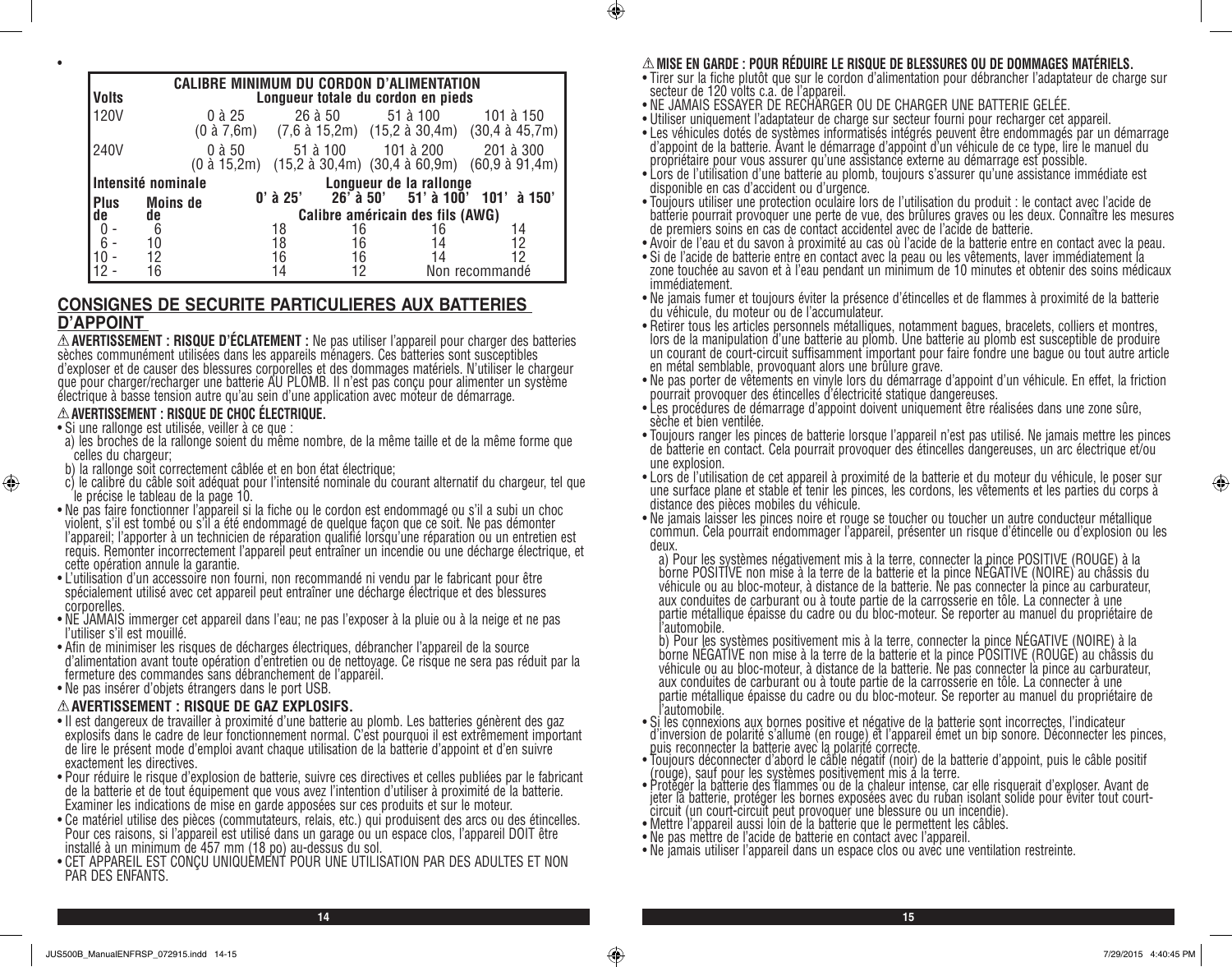- **IMPORTANT :** Cet appareil est livré partiellement chargé. Charger complètement l'appareil avec une rallonge domestique (non fournie) pour une période de 48 heures complètes avant la première utilisation. Il est impossible de surcharger l'appareil avec la méthode de charge sur secteur.<br>• Tous les commutateurs marche/arrêt doivent être en position ARRET lorsque l'appareil est en
- Tous les commutateurs marche/arrêt doivent être en position ARRET lorsque l'appareil est en<br>charge ou n'est pas utilisé. S'assurer que tous les commutateurs sont en position ARRÊT avant de connecter l'appareil à une source d'alimentation ou à la charge.
- Ce système d'alimentation doit seulement être utilisé avec des véhicules comportant un système de batterie en courant continu de 12 volts. Ne pas le connecter à un système de batterie de 6 volts ou 24 volts.
- Ce système n'est pas conçu pour une utilisation en remplacement d'une batterie de véhicule. Ne pas essayer de faire fonctionner un véhicule sans batterie.
- Un démarrage excessif du moteur peut endommager le démarreur du véhicule. Si le moteur ne démarre pas après le nombre recommandé de tentatives, interrompre la procédure de démarrage d'appoint et rechercher d'autres problèmes à corriger.
- Ne pas utiliser cette batterie d'appoint sur une embarcation de plaisance. Cet appareil ne convient pas pour des applications nautiques.
- Bien que cet appareil contienne une batterie sans déversement, il est recommandé de ranger, d'utiliser et de recharger l'appareil en position verticale. Pour éviter tout dommage susceptible de raccourcir la durée de vie opérationnelle de l'appareil, le protéger de la lumière directe du soleil, de toute source de chaleur directe et/ou de l'humidité.

**PREMIERS SOINS**<br>• Peau : Si de l'acide de batterie entre en contact avec la peau, rincer immédiatement avec de l'eau, puis laver soigneusement avec de l'eau savonneuse. Si une rougeur, une douleur ou une irritation se produit, consulter tout de suite un médecin.<br>**Yeux :** Si de l'acide de batterie entre en contact avec les yeux, les rincer immédiatement à grande

eau pendant un minimum de 15 minutes et consulter immédiatement un médecin.

• Lire et comprendre le présent mode d'emploi avant d'utiliser cet appareil.

# CONSERVER CES MESURES

#### **AVERTISSEMENT : RÉDUCTION DU RISQUE DE BLESSURES.**

Suivre ces directives ainsi que celles publiées par le fabricant de la batterie et de tout équipement que vous avez l'intention d'utiliser avec cet appareil. Examiner les indications d'avertissement apposées sur ces produits et sur le moteur.

# **INTRODUCTION**

⊕

Merci d'avoir choisi la *batterie d'appoint de 500 A. Cette batterie d'appoint compacte est la*<br>seule de sa taille à fournir une telle quantité d'énergie. La batterie interne est une batterie au plomb scellée et de haute densité qui stocke et fournit une énergie comparable à celle de batteries d'appoint ordinaires de taille complète. Lire attentivement ce guide avant d'utiliser l'appareil afin de garantir des performances optimales et d'éviter tout dommage à l'appareil ou aux articles utilisés avec lui.

La *batterie d'appoint de 500 A* est un système de démarrage d'appoint compact, durable et<br>portable pour véhicules dotés d'un système de batterie standard de 12 volts. Ce système autonome et rechargeable permettra de démarrer la plupart des véhicules sans avoir besoin d'un véhicule hôte ou d'une alimentation en courant continu de 12 volts.

# **CARACTÉRISTIQUES**

- Commutateur d'alimentation MARCHE/ARRÊT sans clé
- Sans fil/rechargeable
- Batterie au plomb intégrée sans déversement, sans entretien, très robuste et scellée
- Aucun entretien requis (à part la recharge) pour un fonctionnement optimal
- Câbles et pinces de service intensif
- Port de charge USB en courant continu de 5 volts
- DEL d'éclairage de travail intégrée
- Système d'avertissement d'inversion de polarité
- Canaux de rangement de câbles exclusifs maintenant les câbles d'appoint à l'écart lorsque non utilisés
- Chargeur secteur intégré de 120 volts (qui utilise avec une rallonge standard non comprise)
- Voyants indicateurs DEL d'état de charge de la batterie faciles à lire

#### **Commandes et indicateurs**

 $\bigcirc$ 



- 1.Pince négative (–) noire
- 2.Pince positive (+) rouge
- 3.Chargeur secteur intégré de 120 volts c.a. (sous couvercle protecteur)
- 4.Voyants indicateurs DEL d'état de la batterie
- 5.DEL d'éclairage de travail intégrée
- 6.Commutateur de l'éclairage de travail

# **CHARGE/RECHARGE**

- 7.Indicateur d'inversion de polarité
- 8.Commutateur de la batterie d'appoint
- 9.Bouton-poussoir de niveau de charge de la batterie
- 10.Voyant d'alimentation USB
- 11.Port d'alimentation USB
- 12.Commutateur marche/arrêt USB

⊕

Ce produit contient une batterie au plomb scellée. Pour maximiser la durée de vie de la batterie, nous recommandons de maintenir la batterie d'appoint complètement chargée à tout moment. La recharger après qu'achat, avant la première utilisation, immédiatement après chaque utilisation et une fois par mois si elle n'est pas utilisée. Négliger de le faire réduirait considérablement la durée de vie de la batterie. Enfoncer à tout moment le bouton-poussoir de niveau de charge de la batterie pour vérifier l'état de charge.

Si la batterie est trop déchargée et que le voyant DEL vert s'allume lorsque le chargeur est branché, cela montre que la batterie est dans une phase à haute impédance.

Recharger alors l'appareil pour 24 à 48 heures avant de l'utiliser.

*Remarque :* L'appareil est livré dans un état de charge partielle; il faut le recharger complètement après qu'achat et avant de l'utiliser pour la première fois. La charge de secteur initiale devrait durer 24 heures.

**ATTENTION : POUR RÉDUIRE LE RISQUE DE DOMMAGE MATÉRIEL :** Défaut de maintenir la batterie chargé provoque des dommages permanents et se traduira par performance de démarrage mauvaise.

#### **Charge/recharge avec le chargeur secteur de 120 volts c.a. et une rallonge domestique standard (non comprise)**

- 1.Soulever le couvercle de l'adaptateur c.a., situé à l'avant de l'appareil, et y brancher une rallonge. Brancher l'autre extrémité de la rallonge dans une prise murale secteur de 120 volts c.a. standard.
- 2.Charger jusqu'à ce que quatre voyants DEL d'état de la batterie s'allument ou clignotent (un rouge, deux jaunes et un vert).
- 3.Une fois l'appareil bien chargé, débrancher la rallonge.
- *Remarque :* Il est impossible de surcharger l'appareil à l'aide de la méthode de charge par secteur.

# **BATTERIE D'APPOINT**

Cette batterie d'appoint est munie d'un commutateur marche/arrêt. Lorsque les connexions appropriées sont établies, placer le commutateur en position MARCHE pour le démarrage d'appoint du véhicule.

1.Couper le contact et fermer tous les accessoires (radio, climatiseur, dispositifs d'éclairage, chargeurs de téléphones cellulaires branchés, etc.). Placer le véhicule en mode « stationnement » et enclencher le frein à main.

**16 17**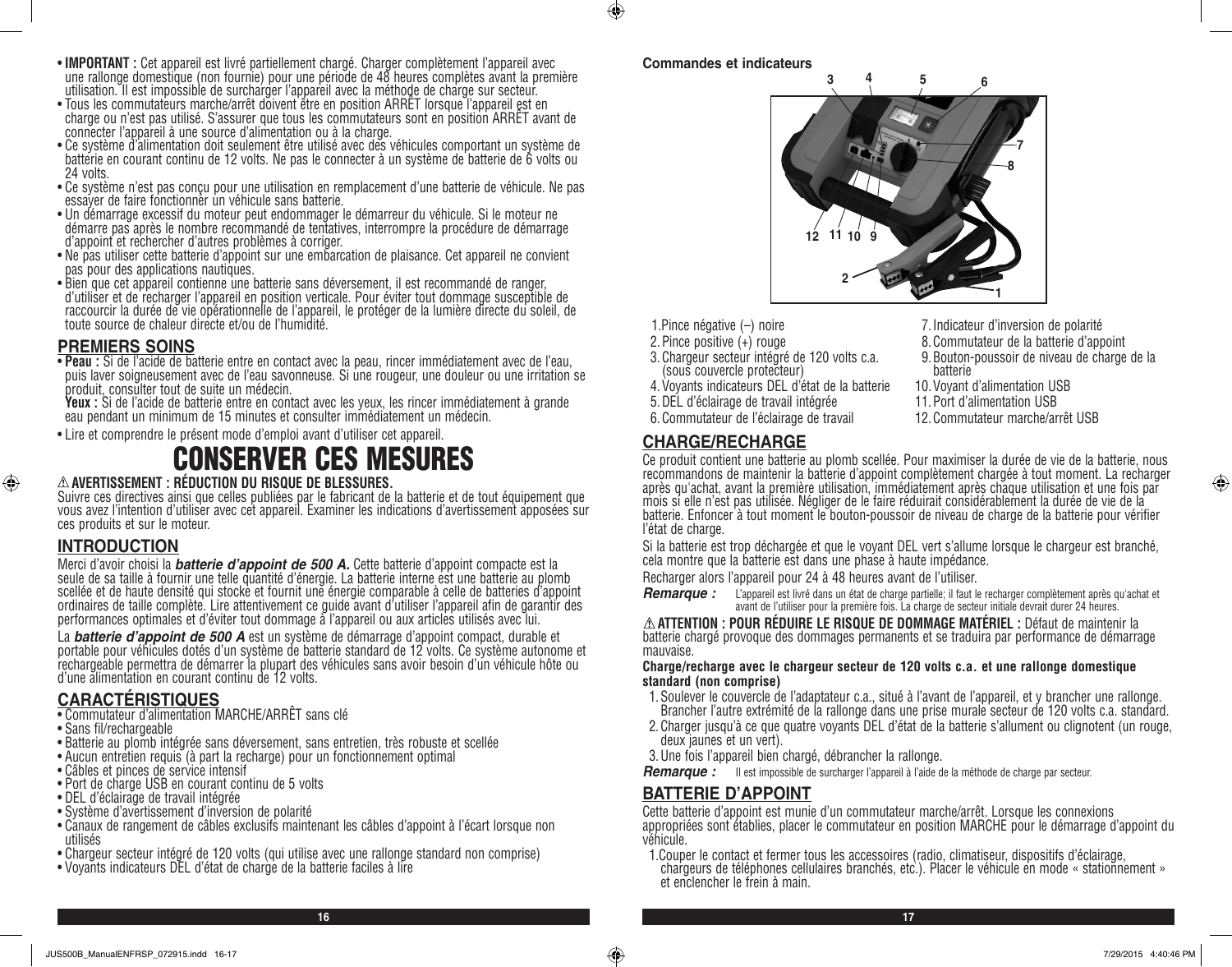- 2.S'assurer que le commutateur d'alimentation de la batterie d'appoint est en position ARRÊT.
- 3.Retirer les pinces de batterie de leurs supports. Connecter d'abord la pince rouge, puis la noire. **4.Procédure de démarrage d'appoint d'un SYSTÈME NÉGATIVEMENT MIS À LA TERRE (la borne négative de la batterie est connectée au châssis) (CONFIGURATION LA PLUS COMMUNE)**
	- 4a. Connecter la pince positive (+) rouge à la borne positive de la batterie du véhicule.
	- 4b.Connecter la pince négative (–) noire au châssis ou à un composant du véhicule ou à une partie de la carrosserie solide, immobile et métallique. Ne jamais connecter la pince directement à la borne négative de la batterie ou à une pièce mobile. Se reporter au manuel du propriétaire de l'automobile.

#### **5.Procédure pour un démarrage d'appoint de SYSTÈMES POSITIVEMENT MIS À LA TERRE**

- *Remarque :* Dans le rare cas où le véhicule à démarrer est doté d'un système mis positivement à la terre (la borne positive de la batterie est connectée au châssis), remplacer les étapes 4a et 4b ci-dessus par les étapes 5a et 5b, puis procéder à l'étape 6.
- 5a. Connecter la pince négative (–) noire à la borne négative de la batterie du véhicule.
- 5b.Connecter la pince positive (+) rouge au châssis ou à un composant du véhicule ou à une partie de la carrosserie solide, immobile et métallique. Ne jamais connecter la pince directement à la borne positive de la batterie ou à une pièce mobile. Se reporter au manuel du propriétaire de l'automobile.
- 6.Lorsque les pinces sont bien connectées, mettre le commutateur d'alimentation de la batterie d'appoint à MARCHE.
- 7.Activer l'allumage et lancer le moteur par rafales de 5 à 6 secondes jusqu'au démarrage de celui-ci.
- 8.Remettre le commutateur d'alimentation de la batterie d'appoint à ARRÊT.
- 9.Déconnecter d'abord la pince négative (–) reliée au moteur ou au châssis, puis déconnecter la cosse positive (+) reliée à la batterie.

#### **SUIVRE TOUTES LES DIRECTIVES DE SÉCURITÉ CONTENUES DANS CE MANUEL. MISES EN GARDE : RISQUE DE DOMMAGES À LA PROPRIÉTÉ**

- Si les connexions aux bornes positive et négative de la batterie sont incorrectes, l'indicateur d'inversion de polarité s'allume (en rouge) et l'appareil émet un bip sonore. Déconnecter les pinces, puis reconnecter la batterie avec la polarité correcte.
- Si le véhicule ne démarre pas, couper le contact, mettre le commutateur d'alimentation de la batterie d'appoint à ARRÊT, débrancher les câbles du système de démarrage d'appoint et contacter un technicien qualifié pour en découvrir la raison.
- Recharger complètement cet appareil après chaque utilisation.

#### **AVERTISSEMENTS**

⊕

- Le commutateur d'alimentation de la batterie d'appoint doit être en position d'arrêt avant tout démarrage d'appoint.
- Ce système d'alimentation doit SEULEMENT être utilisé avec des véhicules comportant des systèmes de batteries en courant continu de 12 volts.
- Ne jamais mettre les pinces rouge et noire en contact. Cela pourrait provoquer des étincelles dangereuses, un arc électrique et/ou une explosion.
- Les véhicules dotés de systèmes informatisés intégrés peuvent être endommagés par un démarrage d'appoint de la batterie. Avant de recharger la batterie d'un véhicule de ce type, lire le manuel du véhicule pour confirmer si une assistance externe au démarrage est conseillée.
- Un démarrage excessif du moteur peut endommager le démarreur du véhicule. Si le moteur ne démarre pas après le nombre recommandé de tentatives, interrompre la procédure de démarrage d'appoint et rechercher d'autres problèmes à corriger.
- Par la suite, remettre le commutateur d'alimentation de la batterie d'appoint en position ARRÊT.
- Remplacer immédiatement les pièces usées ou défectueuses; pour ce faire, contacter le service à la clientèle sans frais au 1-877-571-2391.

# **PORT D'ALIMENTATION USB**

- 1.Enfoncer le bouton-poussoir de mise sous tension du port d'alimentation USB pour activer ce port.
- 2.Brancher l'appareil alimenté par le port USB dans le port de charge USB du convertisseur continu alternatif et s'en servir normalement.
- *Remarques :* Le port d'alimentation USB de cet appareil ne prend pas en charge la communication de données. Il fournit uniquement une alimentation en courant continu de 5 volts/500 mA à un dispositif externe alimenté par le port USB. S'assurer que le bouton-poussoir marche/arrêt du port de charge USB est en position ARRÊT lors de larecharge ou du rangement de l'appareil. Certains appareils électroniques domestiques à alimentation USB ne fonctionnent pas avec cet appareil.

# **ÉCLAIRAGE DE TRAVAIL D'URGENCE**

L'éclairage de travail est commandé par le commutateur d'alimentation situé sur le panneau avant de l'appareil. S'assurer que la lampe est éteinte lors de la recharge ou du rangement de l'appareil.

# **DÉPANNAGE**

 $\bigoplus$ 

| Problème                                                          | <b>Solution</b>                                                                                                                                                                                                                                                                                                                                            |  |  |
|-------------------------------------------------------------------|------------------------------------------------------------------------------------------------------------------------------------------------------------------------------------------------------------------------------------------------------------------------------------------------------------------------------------------------------------|--|--|
| L'unité ne chargera pas                                           | Assurez-vous que toutes les fonctions d'unité sont arrêtées.<br>Assurez-vous qu'une corde de prolongation appropriée de<br>mesure est correctement reliée à l'unité et à une sortie de<br>fonctionnement à C.A.                                                                                                                                            |  |  |
| Le démarrage d'appoint ne<br>fonctionne pas.                      | S'assurer que le commutateur d'alimentation de l'appareil est en<br>position MARCHE.<br>Vérifier que la batterie d'appoint est complètement chargée.<br>Recharger le cas échéant.<br>S'assurer qu'une connexion par câble de polarité correcte a été<br>établie.<br>Laisser le chargeur branché et garder l'appareil sur le chargeur de<br>24 à 48 heures. |  |  |
| Le port d'alimentation USB ne met<br>pas l'appareil sous tension. | Assurez-vous que le bouton poussoir "MARCHE/ARRÊT" gauche de<br>remplissage d'USB est dans la position de fonctionnement.<br>Vérifiez que le Sauter-Démarreur a une pleine charge. Rechargez l'unité<br>au besoin.                                                                                                                                         |  |  |
| La DEL d'éclairage de travail ne<br>fonctionne pas.               | [S'assurer que le bouton MARCHE/ARRËT de la DEL d'éclairage de]<br>travail est en position MARCHE.<br>Vérifier que la batterie d'appoint est complètement chargée.<br>Recharger le cas échéant.                                                                                                                                                            |  |  |

# **SOIN ET ENTRETIEN**

Tous les blocs d'alimentation d'appoint perdent de l'énergie par autodécharge au fil du temps, et ce, d'autant plus rapidement que les températures sont élevées. Lorsque l'appareil n'est pas utilisé, nous recommandons que la batterie soit rechargée au moins tous les 30 jours.

N'immergez jamais l'appareil dans l'eau. Si l'appareil est sale, nettoyez délicatement les surfaces externes avec un chiffon doux humidifié dans une solution douce d'eau et de détergent.

Aucune pièce ne peut être remplacée par l'utilisateur. Vérifiez régulièrement l'état des adaptateurs, des connecteurs et des câbles. Contactez le fabricant pour remplacer tout composant usé ou endommagé.

#### **Remplacement/mise au rebut de la batterie**

#### REMPLACEMENT DE LA BATTERIE

Avec des soins appropriés et de la maintenance, la batterie devrait durer la durée de vie de l'appareil. Contactez le fabricant pour toute information dont vous auriez besoin.

#### ÉLIMINATION SÛRE DE LA BATTERIE

Contient une batterie plomb-acide, qui doivent être éliminés de façon appropriée. Le recyclage est requis. Défaut de se conformer aux réglementations locales, étatiques et fédérales peut entraîner des amendes ou d'emprisonnement.

S'il vous plaît recycler.

#### **AVERTISSEMENTS :**

- Ne jetez pas la batterie au feu, car vous risqueriez de déclencher une explosion. • Avant de mettre la batterie au rebut, protégez les bornes exposées avec du ruban isolant renforcé
- pour empêcher un court-circuit (pouvant provoquer une blessure ou un incendie).
- N'exposez pas la batterie au feu ou à une chaleur intense, car elle pourrait exploser.

# **ACCESSOIRES**

Les accessoires recommandés pour une utilisation avec cet appareil peuvent être disponibles auprès du fabricant. Si vous avez besoin d'aide concernant les accessoires, s'il vous plaît contacter le fabricant au 1-877-571-2391.

**ELAVERTISSEMENT** : L'utilisation d'un accessoire non recommandé avec cet appareil pourrait être dangereuse.

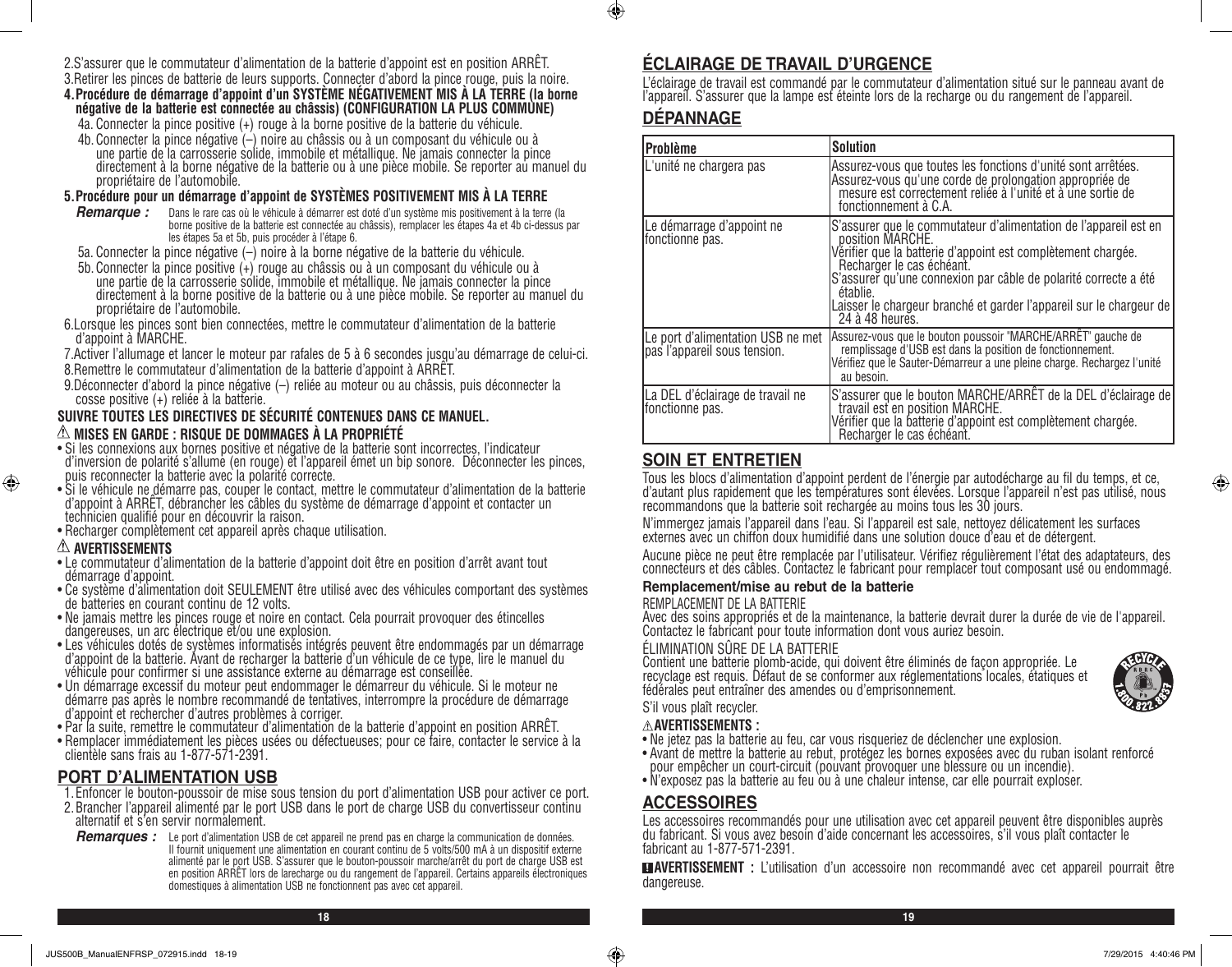# **INFORMATION DE SERVICE TECHNIQUE**

Que vous ayez besoin de conseil technique, d'une réparation, ou de véritables pièces de rechange d'usine, contactez le fabricant au 877 571-2391.

# **GARANTIE LIMITÉE D'UN AN**

Le fabricant garantit ce produit contre tout défaut de matériaux et de fabrication pour une période d'UN « 1 » AN à partir de la date d'achat par le premier acheteur et utilisateur final « période de garantie ».

Si une réclamation valide est reçue au cours de la période de garantie, à la suite d'une défectuosité du produit, celui-ci sera réparé ou remplacé selon les modalités suivantes : « 1 » Retourner le produit au fabricant pour une réparation ou un remplacement « à la discrétion du fabricant ». Une preuve d'achat peut être requise par le fabricant. « 2 » Retournez le produit chez le marchand où il a été acheté afin de procéder à un échange « à condition que le marchand soit un détaillant participant ». Les retours devraient s'effectuer au cours de la période de temps spécifiée par le détaillant dans sa politique d'échange « généralement de 30 à 90 jours après la vente ». Une preuve d'achat pourrait être requise. Veuillez vérifier auprès du détaillant sa politique particulière concernant les retours de marchandises au-delà de la période indiquée pour les échanges.

Cette garantie ne s'applique pas aux défauts des accessoires, ampoules, fusibles et batteries, résultant de l'usure et de la détérioration normales, ni des accidents ou des dommages subis durant l'expédition, des détériorations, d'un usage ou d'une réparation non autorisés, de la négligence, d'un mauvais emploi, d'un abus et du non-respect des instructions relatives aux soins et à l'entretien du produit.

Cette garantie vous donne des droits légaux spécifiques et vous pourriez avoir d'autres droits qui<br>varient d'un État à l'autre ou d'une province à l'autre. Ce produit n'est pas conçu pour une utilisation commerciale.

Veuillez remplir la carte d'enregistrement de produit et la retourner dans les 30 jours suivant la date d'achat du produit à : Baccus Global LLC, One City Centre, 1 North Federal Highway, Suite 200, Boca<br>Raton, FL 33432, États-Unis. **Numéro sans frais Baccus : 1-877-571-2391.** 

*Remplacement gratuit des étiquettes d'avertissement :* si les étiquettes d'avertissement deviennent illisibles ou sont manquantes, composer le 1-877-571-2391 pour en obtenir le remplacement gratuit.

# **SPÉCIFICATIONS**

⊕

| Intensité d'appoint :                       | 500 ampères de démarrage instantané                                                                               |
|---------------------------------------------|-------------------------------------------------------------------------------------------------------------------|
| Type de batterie :                          | scellée, à haute densité d'énergie, AGM, au plomb, rechargeable, sans<br>entretien, à courant continu de 12 volts |
| Eclairage de travail :<br>Sortie au port de | diode électroluminescente (DEL)                                                                                   |
| charge USB :<br>Câbles d'appoint :          | 5 V c.c. 500 mA<br>câbles nº 5 AWG avec pinces de service intensif de 500 A                                       |

Importé par Baccus Global LLC, One City Centre, 1 North Federal Highway, Suite 200, Boca Raton, FL 33432 www.Baccusglobal.com 1-877-571-2391

# *MA BLACK&DECKER®*

# **MANUAL DE INSTRUCCIONES DEL PUENTE AUXILIAR DE 500 AMPERIOS**





**Número de catálogo JUS500B**

**¡Gracias por elegir Black & Decker! Visite www.Baccusglobal.com para registrar su nuevo producto.**

# LEA EL MANUAL ANTES DE DEVOLVER ESTE PRODUCTO POR CUALQUIER MOTIVO:

Si tiene una consulta o algún inconveniente con su producto, visite **HTTP://WWW.BACCUSGLOBAL.COM**

para obtener respuestas instantáneas las 24 horas del día. Si no encuentra la respuesta o no tiene acceso al Internet, llame al 1-877-571-2391 de Lunes a Viernes de 9 a.m. a 5 p.m. hora del este para hablar con un agente. Cuando llame, tenga a mano el número de catálogo.

## **CONSERVE ESTE MANUAL PARA FUTURAS CONSULTAS.**

Nº de Catálogo: JUS500B<br>Derechos Reservados © 2015 Baccus Global *Impreso* en China Derechos Reservados © 2015 Baccus Global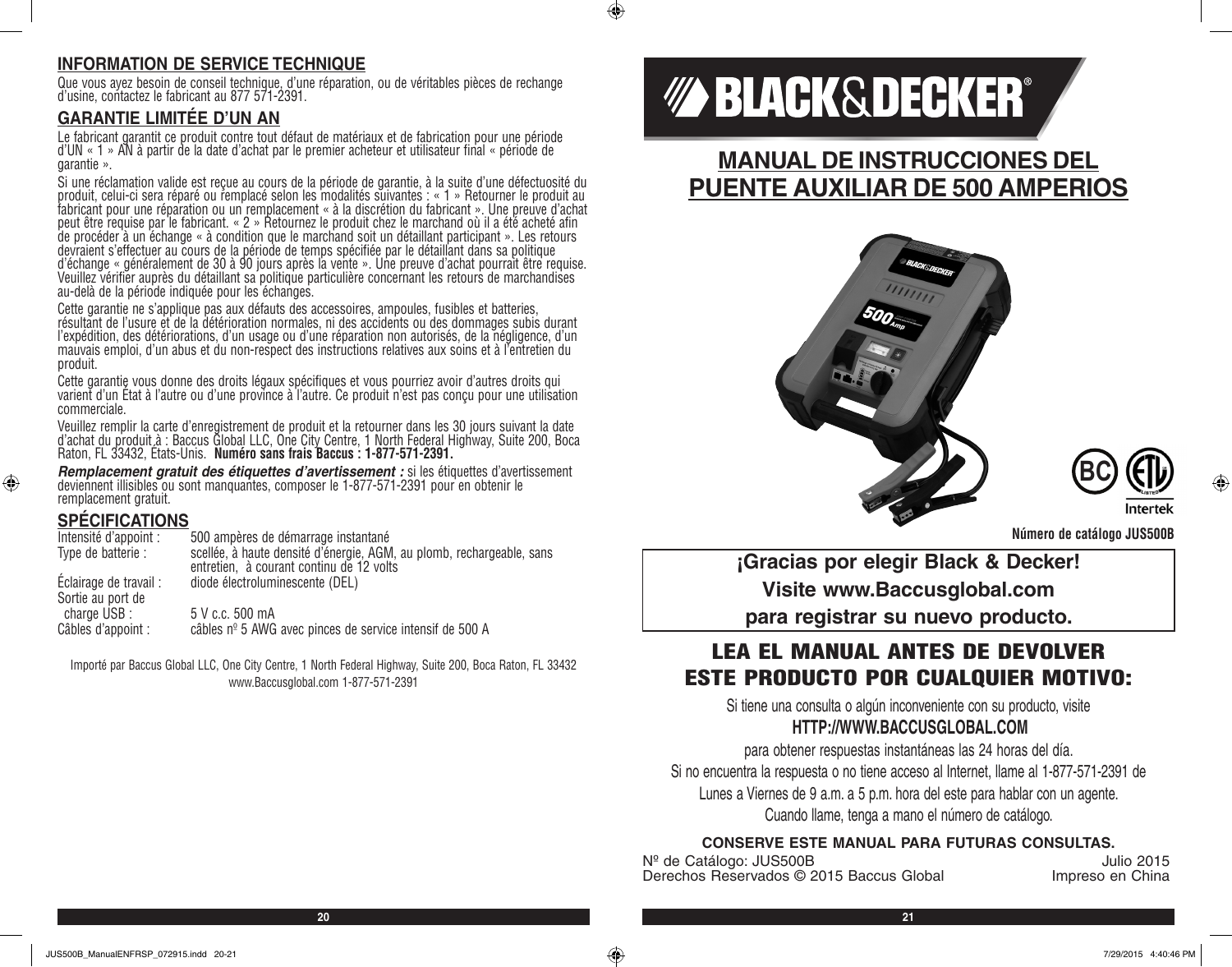Este equipo ha sido probado y se encontró que cumple con los límites para dispositivo digital Clase B, según la parte 15 de las normas de la FCC. Estos límites están diseñados para brindar protección razonable contra interferencia perjudicial en una instalación residencial. Este equipo genera, usa y puede irradiar energía en frecuencia de radio y, si no se instala y se usa de acuerdo con las instrucciones, puede provocar interferencia perjudicial en las comunicaciones de radio. Sin embargo, no hay garantía de que la interferencia no ocurra en una instalación en particular. Si el equipo provoca interferencia perjudicial en la recepción de radio o televisión, lo que se puede determinar al apagar y encender el equipo, el usuario debe tratar de corregir la interferencia mediante una o más de las siguientes medidas:

Cambiar la orientación o la ubicación de la antena de recepción.

Aumentar la separación entre el equipo y el receptor.

Conectar el equipo a un tomacorriente sobre un circuito diferente de aquel al que está conectado el receptor.

Consultar al vendedor o pedir la ayuda de un técnico en radio y televisión con experiencia.

Los cambios o las modificaciones no aprobados por el partido responsable de conformidad podían anular la autoridad del usuario para funcionar el equipo.

# NORMAS DE SEGURIDAD/DEFINICIONES

**PELIGRO:** Indica una situación de peligro inminente que, si no se evita, provocará la muerte o lesiones graves.

**ADVERTENCIA:** Indica una situación de peligro potencial que, si no se evita, podría provocar la muerte o lesiones graves.

**PRECAUCIÓN:** Indica una situación de peligro potencial que, si no se evita, puede provocar lesiones leves o moderadas.

**PRECAUCIÓN:** Utilizado sin el símbolo de alerta de seguridad indica una situación de peligro potencial que, si no se evita, puede provocar daños a la propiedad.

**RIESGO DE OPERACIÓN INSEGURA.** Cuando se utilizan herramientas o equipos, siempre se deben respetar las precauciones de seguridad para reducir el riesgo de lesiones personales. La operación, el mantenimiento o la modificación incorrectos de herramientas o equipos pueden provocar lesiones graves y daños a la propiedad. Las herramientas y los equipos están diseñados para usos determinados. Fabricante recomienda encarecidamente que NO se modifique este producto y que NO se utilice para ningún otro uso que aquél para el que fue diseñado. Lea y comprenda todas las instrucciones operativas y las advertencias antes de utilizar cualquier herramienta o equipo.

# INSTRUCCIONES IMPORTANTES DE SEGURIDAD

**ADVERTENCIA:** Este producto o su cable de alimentación contiene plomo, una sustancia química reconocida por el Estado de California como causante de cáncer, defectos de nacimiento u otros problemas reproductivos. Lávese las manos después de utilizarlo.

#### **INSTRUCCIONES Y ADVERTENCIAS DE SEGURIDAD GENERALES PARA TODOS LOS ARTEFACTOS LEA TODAS LAS INSTRUCCIONES**

**AVERTISSEMENT :** Lire toutes les directives avant d'utiliser le produit. Négliger de suivre toutes les directives suivantes peut entraîner des risques de décharge électrique, d'incendie et/ou de blessures graves.

# **AVERTISSEMENT – POUR RÉDUIRE LE RISQUE D'INCENDIE, DE CHOC ÉLECTRIQUE, DANGER D'ÉCLATEMENT, OU DE BLESSURES OU DES DOMMAGES MATÉRIELS :**

- **Evite las condiciones ambientales peligrosas.** No utilice artefactos en zonas húmedas o mojadas. No utilice artefactos bajo la lluvia.
- **Mantenga a los niños alejados.** Los visitantes deben mantenerse a cierta distancia del área de trabajo.
- **Guarde los artefactos que no utilice en el interior.** Cuando no los utilice, los artefactos deben guardarse bajo techo, en un lugar seco, alto o bajo llave, lejos del alcance de los niños.
- **No fuerce el aparato.** Funcionará mejor y con menos probabilidades de daños si se opera a la velocidad para la que fue diseñado.
- **Utilice el aparato adecuado.** Nunca utilice el aparato para otra tarea que no sea aquella para la que fue creado.
- **Use la vestimenta adecuada.** No use ropas holgadas o joyas. Pueden atascarse en las piezas en movimiento. Se recomienda utilizar guantes de goma y calzado antideslizante considerable al trabajar al aire libre. Recójase y cubra el cabello largo.
- **Use anteojos de seguridad y cualquier otro equipo de seguridad.** Use anteojos protectores o lentes de seguridad con protección lateral que cumplan con las normas de seguridad aplicables y, de ser necesario, un protector facial. Utilice también máscaras faciales o para polvo si la operación produce polvillo. Esto se aplica a todas las personas que se encuentren en el área de trabajo. Utilice también un casco, protección auditiva, guantes, calzado de seguridad y sistemas de recolección de polvo cuando así se especifique o requiera. Puede conseguir anteojos de seguridad o similares a un costo adicional en su distribuidor local.<br>• No tire del cable. Nunca transporte el aparato por el cable ni lo jale para desconectarlo del
- **No tire del cable.** Nunca transporte el aparato por el cable ni lo jale para desconectarlo del tomacorriente. Mantenga el cable alejado del calor, el aceite y los bordes afilados.
- **No se estire.** Conserve el equilibrio y párese adecuadamente en todo momento.
- **Desconecte los aparatos.** Desconecte el aparato de la fuente de energía cuando no lo utilice, antes de realizar un mantenimiento y al cambiar accesorios como hojas y elementos semejantes.
- **Evite el encendido por accidente.** No transporte el aparato enchufado con el dedo en el interruptor. Asegúrese de que el interruptor esté apagado cuando lo enchufe.
- tomacorrientes que se utilizarán. Hay tomacorrientes con protección GFCI incorporada que pueden utilizarse para tomar esta medida de seguridad.<br>• Uso de suplementos y accesorios. El uso de accesorios o dispositivos no recomendados para
- **Uso de suplementos y accesorios.** El uso de accesorios o dispositivos no recomendados para utilizar con este aparato puede resultar peligroso. Nota: consulte la sección "accesorios" de este manual para obtener detalles adicionales.
- **Manténgase alerta.** Use el sentido común. No opere este equipo si está cansado o con impedimentos.
- **Compruebe las piezas dañadas.** Antes de que sea futuro utilice de la herramienta, protector o la otra parte se daña que se debe comprobar cuidadosamente para determinar que funcionará correctamente y realizará su función prevista. Compruebe para saber si hay alineación de piezas móviles, atar de piezas móviles, fractura de piezas, montaje, y cualquier otra condición que pueda afectar a su operación. El protector o la otra parte se daña que debe ser reparado o ser substituido correctamente por el fabricante a menos que se indicare contrariamente a otra parte en este manual de la instrucción. Haga interruptores defectuosos substituir por el fabricante. No utilice la herramienta si el interruptor no le da vuelta por intervalos.<br>• **No opere** herramientas eléctricas portátiles cerca de líquidos inflamables o en atmósferas gaseosas
- o explosivas. Los motores de estas herramientas normalmente chispean, y las chispas pueden
- encender los vapores.<br>• En espacios abiertos, use cables prolongadores. Cuando opere la herramienta al aire libre, utilice
- solamente cables prolongadores diseñados para su uso al aire libre o marcados como tales.<br>• **Cables prolongadores.** Asegúrese de que el cable prolongador esté en buenas condiciones. Cuando utilice un cable prolongador, cerciórese de que tenga la capacidad para conducir la corriente que su producto exige. Un cable de menor capacidad provocará una disminución en el voltaje de la línea, lo cual producirá una pérdida de potencia y sobrecalentamiento. La siguiente tabla muestra la medida correcta que debe utilizar según la longitud del cable y la capacidad nominal en amperios indicada en la placa. En caso de duda, utilice el calibre inmediatamente superior. Cuanto menor es el número de calibre, más grueso es el cable.

⊕

**22 23**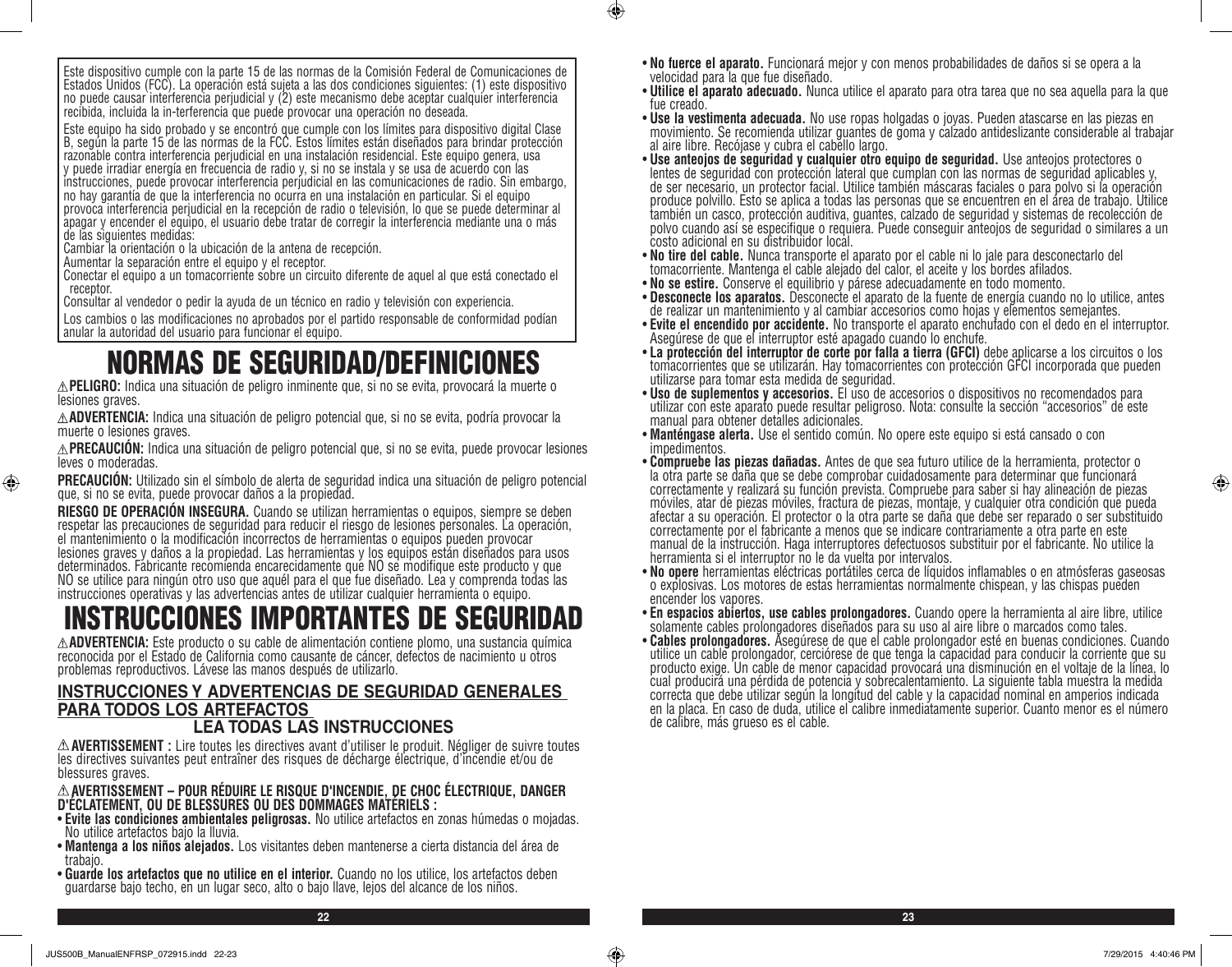| <b>Voltios</b> |                   | <b>CALIBRE MÍNIMO PARA LOS JUEGOS DE CABLES</b> |            |                                | Largo total del cable en pies                  |              |                             |
|----------------|-------------------|-------------------------------------------------|------------|--------------------------------|------------------------------------------------|--------------|-----------------------------|
| <b>120V</b>    |                   | $0 - 25$<br>$(0-7.6m)$                          |            | $26 - 50$                      | $51 - 100$<br>$(7.6 - 15.2m)$ $(15.2 - 30.4m)$ |              | 101-150<br>$(30.4 - 45.7m)$ |
| 240V           |                   | $0 - 50$<br>$(0-15.2m)$                         |            | $51 - 100$<br>$(15.2 - 30.4m)$ | 101-200<br>$(30.4 - 60.9m)$                    |              | 201-300<br>$(60.9 - 91.4m)$ |
|                | Grado del amperio |                                                 |            |                                | Longitud de la cable prolongador               |              |                             |
| <b>Más</b>     | No más            |                                                 | $0' - 25'$ | $26' - 50'$                    |                                                | $51$ '-100 ' | $101'$ -150 $^{\prime}$     |
| que            | que               |                                                 |            |                                | Calibrador de alambre Americano (AWG)          |              |                             |
|                | 6                 |                                                 | 18         | 16                             |                                                | 16           |                             |
|                | 10                |                                                 |            | 16                             |                                                | 14           | 12                          |
|                |                   |                                                 |            | 16                             |                                                | 14           | 12                          |
|                | 16                |                                                 |            |                                |                                                |              | No recomendado              |

## **INSTRUCCIONES DE SEGURIDAD ESPECÍFICAS PARA AUXILIARES DE ARRANQUE**

**ADVERTENCIA, PELIGRO DE ESTALLIDO:** No utilice la unidad para cargar las baterías secas que se usan normalmente con los aparatos domésticos. Estas baterías pueden estallar y provocar lesiones a PLOMO-ACIDO. No está diseñada para proveer energía a un sistema eléctrico de bajo voltaje que no sea para arrancar un motor.

#### **ADVERTENCIA: RIESGO DE DESCARGA ELÉCTRICA:**

- Si es necesario utilizar un cable prolongador, asegúrese de que:
- a) las patas del cable prolongador sean del mismo número, el mismo tamaño y la misma forma que las del cargador,
- b) el cable prolongador posea los conductores correctos y esté en buenas condiciones eléctricas,
- c) la medida del conductor sea suficientemente grande para la capacidad nominal en amperios como lo indicado en la tabla arriba.
- No opere la unidad con un cable o enchufe dañados, o si ésta ha recibido un golpe fuerte, se cayó o presenta algún daño. No desarme la unidad; llévela a un técnico de servicio calificado cuando se requiera mantenimiento o una reparación. Volver a armarla de manera incorrecta podría provocar un riesgo de descarga eléctrica o un incendio, y anulará la garantía.
- El uso de un dispositivo no suministrado, recomendado o vendido por el fabricante específicamente para el uso con esta unidad puede provocar riesgo de descarga eléctrica y lesiones a las personas.
- NUNCA sumerja esta unidad en agua; no la exponga a la lluvia, la nieve, ni la use cuando esté mojada.
- Para reducir el riesgo de descarga eléctrica, desconecte la unidad de cualquier fuente de energía antes de intentar limpiarla o realizarle un mantenimiento. Apagar los controles sin desenchufar la unidad no reducirá este riesgo.
- No inserte objetos extraños en el puerto USB.

⊕

#### **ADVERTENCIA: RIESGO DE GASES EXPLOSIVOS**

- Trabajar cerca de una batería de plomo ácido es peligroso. Las baterías generan gases explosivos durante su funcionamiento normal. Por esta razón, es muy importante que siempre lea este manual antes de utilizar el puente auxiliar de arranque y que siga las instrucciones con exactitud.
- Para reducir el riesgo de explosión de la batería, siga estas instrucciones y las publicadas por el fabricante de la batería y el fabricante de cualquier equipo que tenga la intención de utilizar cerca de la batería. Revise las indicaciones sobre precauciones en estos productos y en el motor.
- Este equipo emplea piezas (interruptores y relés) que producen arcos o chispas. Por lo tanto, si utiliza la unidad en una cochera o un área cerrada, DEBE colocarla a no menos de 457 mm (18 pulgadas) por encima del piso.
- LOS NIÑOS NO DEBEN UTILIZAR ESTA UNIDAD. SÓLO LOS ADULTOS PUEDEN OPERARLA.

#### **PRECAUCIÓN: PARA REDUCIR EL RIESGO DE LESIONES O DAÑO A LA PROPIEDAD:**

- Cuando desconecte el adaptador de carga de CA de 120 V de la unidad, tire el cable por el enchufe y no por el cable.
- NUNCA INTENTE ARRANCAR MEDIANTE PUENTE NI CARGAR UNA BATERÍA CONGELADA.
- Para recargar esta unidad, utilice solamente el adaptador de carga de CA que se suministra.
- Los vehículos que tienen sistemas computarizados incorporados pueden resultar dañados si la batería del vehículo se arranca mediante puente. Antes de arrancar mediante puente, lea el manual del cliente del vehículo para confirmar que la ayuda externa para arrancar es adecuada.
- Cuando trabaje con baterías de plomo-ácido, asegúrese de que siempre haya ayuda inmediata disponible en caso de accidente o emergencia.

- Utilice siempre protección para los ojos al emplear este producto; el contacto con el ácido de la batería puede producir ceguera o quemaduras graves. Conozca los procedimientos de primeros auxilios para el caso de contacto accidental con el ácido de la batería.
- Tenga al alcance mucha agua potable y jabón en el caso de que el ácido de la batería entre en contacto con la piel.
- Si el ácido de la batería entra en contacto con la piel o la ropa, lave inmediatamente con agua y jabón durante al menos 10 minutos y busque atención médica de inmediato.
- Nunca fume o permita que haya una chispa o llama cerca de la batería, el motor o la central de energía.
- Quítese los elementos personales metálicos, como anillos, pulseras, collares y relojes cuando trabaja con una batería de plomo-ácido. Una batería de plomo-ácido puede producir un cortocircuito con bastante corriente como para soldar un anillo u objeto metálico similar a la piel y provocar una quemadura grave.
- No use ropa de vinilo cuando arranque un vehículo mediante puente; la fricción puede provocar chispas peligrosas a causa de la electricidad estática.
- Los procedimientos de arranque mediante puente sólo se deben realizar en un área segura, seca y bien ventilada.
- Almacene siempre las pinzas de la batería cuando no se usa. Nunca toque las pinzas de la batería entre sí. Esto puede generar chispas peligrosas, arcos eléctricos o explosión.
- Cuando use esta unidad cerca de la batería y el motor del vehículo, coloque la unidad sobre una superficie plana y estable, y asegúrese de mantener todas las pinzas, los cables, la ropa y las partes del cuerpo alejados de los elementos móviles del vehículo.
- Nunca deje que las pinzas roja y negra se toquen entre sí o con otro conductor metálico común, esto podría provocar daños a la unidad o crear un riesgo de chispas/explosión.
- a) Para los sistemas con negativo a tierra, conecte la pinza del POSITIVO (ROJA) al borne sin conexión a tierra de la batería y la pinza del NEGATIVO (NEGRA) al bastidor del vehículo o al bloque del motor, lejos de la batería. No conecte la pinza al carburador, las cañerías de combustible o a las piezas de chapa de la carrocería. Conecte a una pieza de metal sólida del bastidor o del bloque del motor. Refiera al manual del dueño del automóvil.
- b) Para los sistemas con positivo a tierra, conecte la pinza del NEGATIVO (NEGRA) al borne sin conexión a tierra NEGATIVO de la batería y la pinza del POSITIVO (ROJA) al bastidor del vehículo o al bloque del motor, lejos de la batería. No conecte la pinza al carburador, las cañerías de combustible o a las piezas de chapa de la carrocería. Conecte a una pieza de metal sólida del bastidor o del bloque del motor. Refiera al manual del dueño del automóvil.
- Si las conexiones a los terminales POSITIVO y NEGATIVO son incorrectas, el indicador de polaridad invertida se encenderá (de color rojo) y la unidad emitirá un sonido. Desconecte las pinzas y vuelva a conectarlas a la batería con la polaridad correcta.
- Siempre desconecte primero el cable del puente del negativo (negro) y luego el cable del puente del positivo (rojo), excepto para los sistemas con positivo a tierra.
- No exponga la batería al fuego o a un calor intenso, porque puede explotar. Antes de eliminar la batería, proteja los terminales expuestos con cinta aislante para trabajo pesado para evitar cortocircuitos (un cortocircuito puede producir lesiones o incendio).
- Coloque esta unidad lo más lejos posible de la batería que los cables permitan.
- Nunca permita que el ácido de la batería entre en contacto con esta unidad.
- No opere esta unidad en un área cerrada ni restrinja la ventilación de alguna forma.
- **• IMPORTANTE:** Esta unidad se entrega en un estado de carga parcial. Cargue la unidad completamente con el cable prolongador para uso doméstico (no incluido) durante 48 horas antes de utilizarla por primera vez. No puede sobrecargar la unidad utilizando el método de carga de CA.
- Todos los interruptores de ENCENDIDO/APAGADO (ON/OFF) deben estar en la posición de apagado (OFF) cuando se carga la unidad o cuando no está en uso. Asegúrese de que todos los interruptores estén en la posición de apagado (OFF) antes de realizar la conexión a una fuente de energía o carga.
- Este sistema está diseñado para ser utilizado únicamente en vehículos con sistema de batería de CC de 12 voltios. No lo conecte a un sistema de batería de 6 o 24 voltios.
- Este sistema no está diseñado para ser utilizado en reemplazo de una batería de vehículo. No intente hacer funcionar un vehículo que no tenga la batería instalada.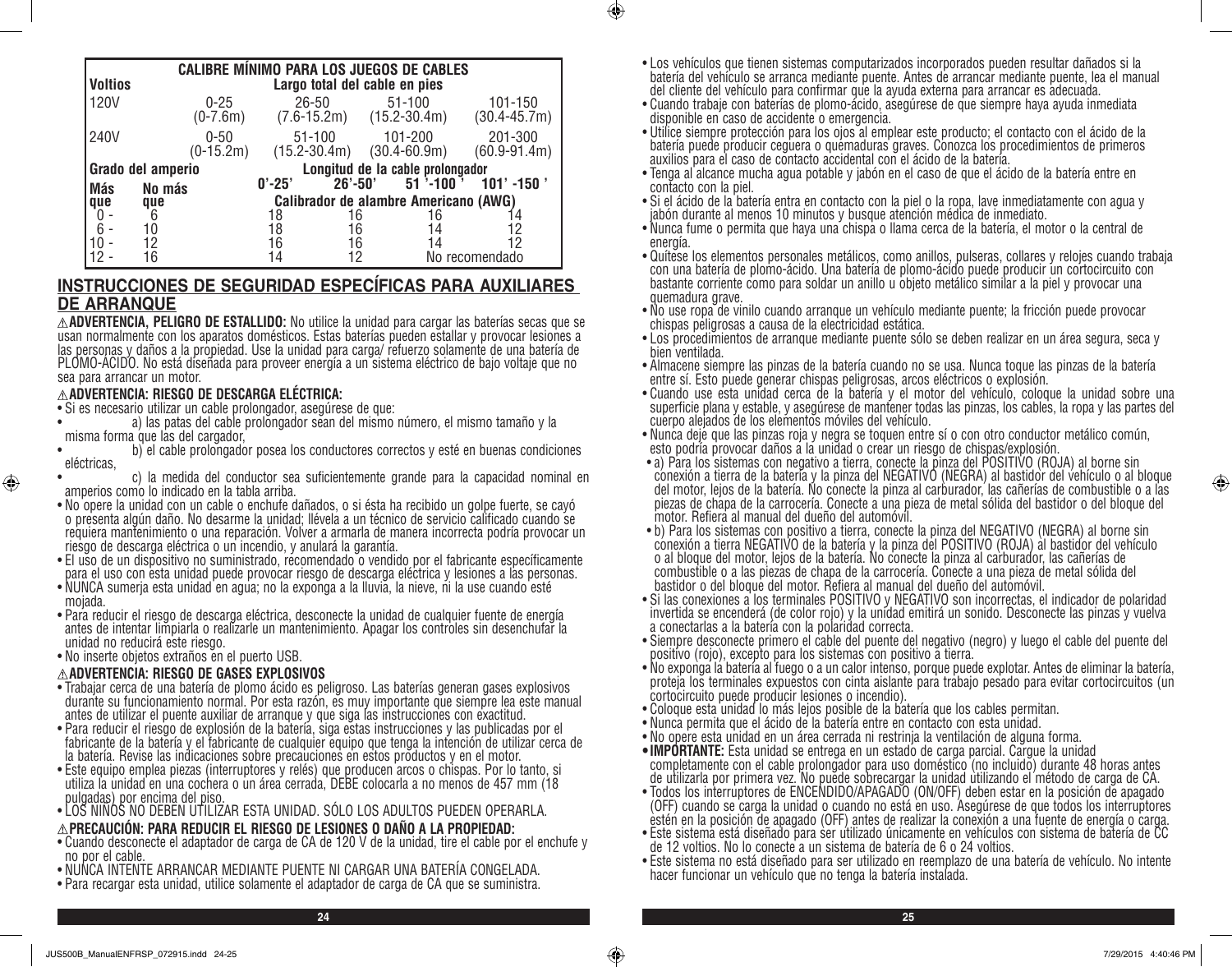- El exceso de revoluciones del motor puede dañar el mecanismo de arranque de un vehículo. Si el motor no arranca después de la cantidad recomendada de intentos, abandone los procedimientos de arranque mediante puente y busque otros problemas que deban solucionarse.
- No utilice este puente auxiliar de arranque en una moto de agua. No fue diseñado para prácticas marinas.
- Si bien esta unidad contiene una batería que no derrama, se recomienda que la unidad se conserve parada durante el almacenamiento, el uso y la recarga. Para evitar daños posibles que puedan acortar la duración de la unidad, protéjala de la luz solar directa, el calor directo o la humedad.

- **PRIMEROS AUXILIOS**<br>• Piel: Si el ácido de la batería entra en contacto con la piel, enjuáguese inmediatamente con agua, • **Piel:** Si el ácido de la batería entra en contacto con la piel, enjuáguese inmediatamente con agua, luego lávese con agua y jabón. Si se presenta enrojecimiento, dolor o irritación, busque asistencia médica de inmediato.
- **Ojos:** Si el ácido de la batería entra en contacto con los ojos, lávese los ojos inmediatamente durante 15 minutos como mínimo y busque asistencia médica de inmediato.
- Lea y comprenda este manual de instrucciones antes de utilizar esta unidad.

# CONSERVE ESTAS INSTRUCCIONES

## **ADVERTENCIA: PARA REDUCIR EL RIESGO DE LESIONES:**

Siga estas instrucciones y las publicadas por el fabricante de la batería y el fabricante de cualquier equipo que tenga la intención de utilizar con esta unidad. Revise las indicaciones sobre precauciones en estos productos y en el motor.

# **INTRODUCCIÓN**

Gracias por elegir el *puente auxiliar de arranque con inflador de 500 amperios.* Este puente auxiliar de arranque de tamaño compacto es único por la cantidad de energía que puede suministrar con relación a su tamaño. La batería interna es una batería de plomo-ácido sellada de alta densidad que almacena y suministra energía comparable a un puente auxiliar de arranque común de tamaño normal. Lea esta guía cuidadosamente antes de usar la unidad para asegurarse el rendimiento óptimo de ésta y evitar daños a la unidad o a los artículos con los cuales la está usando.

El *puente auxiliar de arranque con inflador de 500 amperios* es un sistema de arranque portátil, durable, de tamaño compacto para vehículos que tienen un sistema de batería estándar de 12 voltios. Este sistema recargable autónomo arrancará la mayoría de los vehículos sin necesidad de otro vehículo o el suministro de energía de 12 voltios de CC.

# **CARACTERÍSTICAS**

- Interruptor de encendido/apagado (ON/OFF) de energía sin llave
- Inalámbrico/recargable

⊕

- Batería de plomo-ácido incorporada, sellada, para trabajo pesado, que no derrama y no requiere mantenimiento
- No requiere mantenimiento (salvo recargarlo) para un funcionamiento óptimo
- Cables y abrazaderas para trabajo pesado
- Puerto de energía USB de CC de 5 voltios
- Luz zonal del LED incorporada
- Compresor portátil incorporado para neumáticos de vehículos, remolques y artículos inflables para recreación
- Indicador de advertencia de conexión de polaridad inversa
- Canales exclusivos para guardar los cables que mantienen los cables del puente fuera del camino hasta que son necesarios
- Cargador de CA de 120 voltios incorporado (utiliza un cable prolongador estándar, no incluido)
- Indicadores de carga de la batería fáciles de leer

## **Controles e indicadores**

 $\bigoplus$ 



- 1.Pinza negra del negativo (–)
- 2.Pinza roja del positivo (+)
- 3.Cargador de CA de 120 voltios incorporado (bajo cubierta protectora)
- 4.Indicadores de diodo emisor de luz (LED) de estado de la batería
- 5.Luz zonal de LED incorporada
- 6.Interruptor de encendido de la luz zonal
- 7.Indicador de polaridad inversa
- 8.Interruptor de encendido del puente auxiliar de arranque
- 9.Botón del nivel de carga de la batería
- 10.indicador de la energía encendido del Puerto de energía USB
- 11.Puerto de energía USB
- 12.Interruptor de encendido del Puerto de energía USB

# **AL CARGAR/RECARGAR**

Este producto cuenta con una batería de plomo ácido sellada. Para una duración máxima de la batería, recomendamos que el puente auxiliar de arranque se mantenga completamente cargado en todo momento. Recarga después de la compra, antes del primer uso, inmediatamente después de cada uso y una vez al mes si no se usa. Si esto no se cumple es posible que la vida útil de la batería se reduzca drásticamente. Para verificar el estado de carga de la batería en cualquier momento, oprima el botón del nivel de carga de la batería.

Cuando la batería está demasiado descargada y el LED verde está encendido cuando el cargador está enchufado, esto indica que la batería está en una etapa de alta impedancia. En este caso, recargue la unidad y déjela cargando durante un período de 24 a 48 horas antes de utilizar la unidad.

*Nota:* Esta unidad se entrega parcialmente cargada, usted debe cargarla completamente antes de usarla por primera vez. La carga inicial de CA debe ser de 24 horas.

**PRECAUCIÓN: PARA REDUCIR EL RIESGO DE DAÑO A LA PROPIEDAD:** Si no se mantiene la batería cargada puede causar daños permanentes y resultar en un pobre rendimiento de arranque.

#### **Carga/recarga con el cargador de CA de 120 voltios y un cable prolongador estándar para uso doméstico (no incluido)**

- 1. Levante la cubierta del adaptador de CA ubicado en el frente de la unidad y conecte un cable prolongador a la unidad. Enchufe el otro extremo del cable al tomacorriente de pared estándar de CA de 120 voltios.
- 2.Cargue hasta un rojo, dos luces o flash amarillas y un verdes de indicadores de estado de la batería del LED
- 3.Una vez que esté completamente cargada, desconecte el cable prolongador.
- *Nota:* La unidad no se puede sobrecargar si se utiliza el método de CA.

# **PUENTE AUXILIAR DE ARRANQUE**

El puente auxiliar de arranque está equipado con un interruptor de encendido apagado (ON/OFF). Una vez que las conexiones están hechas correctamente, encienda el interruptor para arrancar el vehículo mediante puente.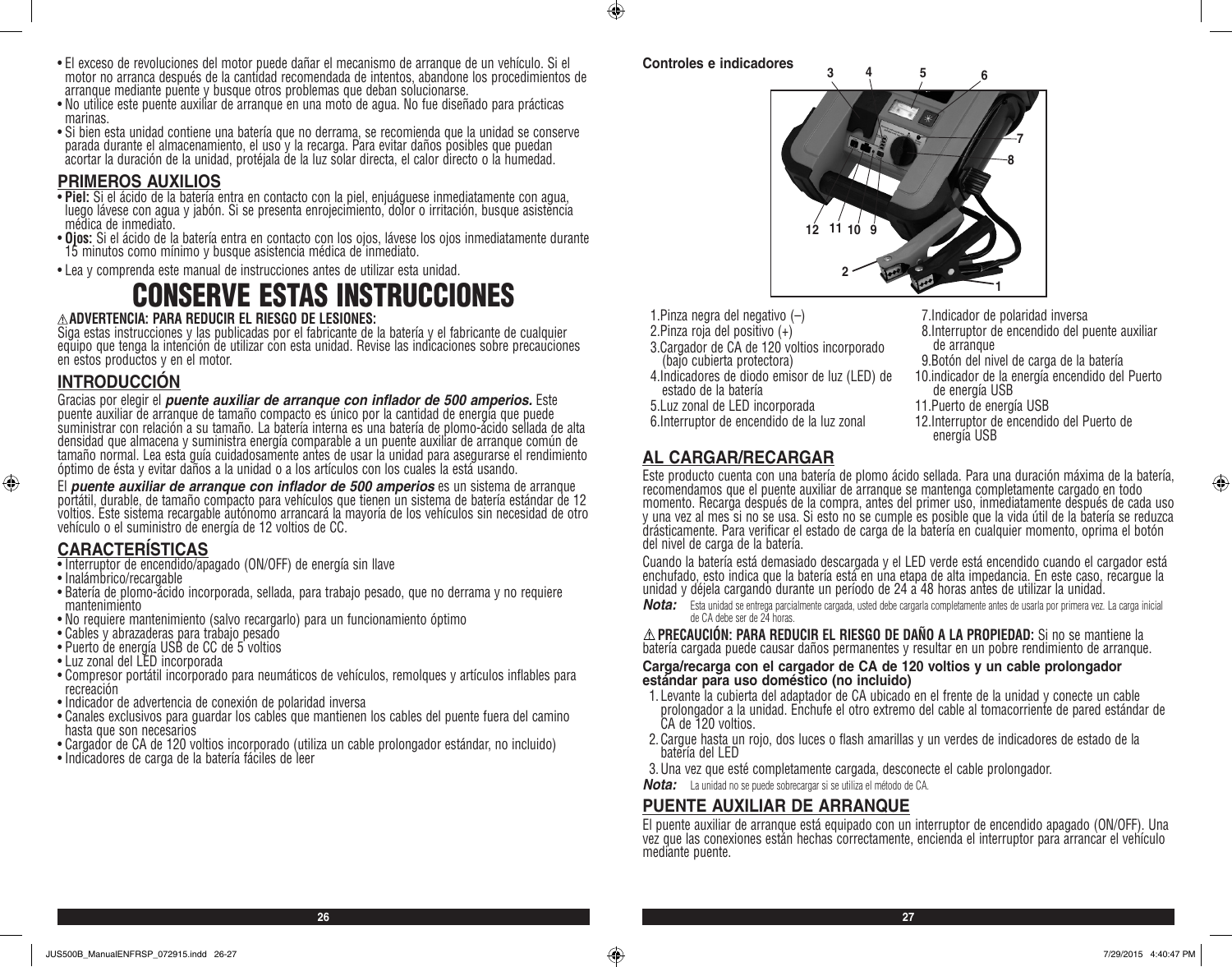- 1.Apague la ignición del vehículo y todos los accesorios (radio, aire acondicionado, luces, cargadores de teléfono celular conectados, etc.). Ubique el vehículo en "estacionar" y coloque el freno de emergencia.
- 2.Asegúrese de que el interruptor de encendido del puente auxiliar de arranque esté apagado (OFF).
- 3.Retire las pinzas del puente de sus respectivas lengüetas. Conecte primero la pinza roja, luego la pinza negra.
- **4.Procedimiento para arrancar mediante puente un SISTEMA CON NEGATIVO A TIERRA (el terminal de la batería está conectado al bastidor) (LO MÁS COMÚN).**
	- 4a. Conecte la pinza roja del positivo (+) al terminal del positivo de la batería del vehículo.
	- 4b. Conecte la pinza negra del negativo (–) al bastidor o a un componente metálico no móvil y sólido, o una parte de la carrocería. Nunca fije la pinza directamente al terminal del negativo de la batería o a una pieza móvil. Refiera al manual del dueño del automóvil.

#### **5.Procedimiento para arrancar SISTEMAS CON POSITIVO A TIERRA.**

- *Nota:* En el caso poco habitual de que el vehículo que se debe arrancar tenga un sistema de positivo a tierra (el terminal positivo de la batería está conectado al bastidor), reemplace los pasos 4a y 4b anteriores con los pasos 5a y 5b, luego continúe con el paso 6.
- 5a. Conecte la pinza negra del negativo (–) al terminal del negativo de la batería del vehículo.
- 5b.Conecte la pinza roja del positivo (+) al bastidor del vehículo o a un componente metálico no móvil y sólido, o una parte de la carrocería. Nunca fije la pinza directamente al terminal del positivo de la batería o a una pieza móvil. Refiera al manual del dueño del automóvil.
- 6.Cuando las pinzas estén correctamente conectadas, encienda el interruptor de encendido del puente auxiliar de arranque.
- 7. Encienda la ignición y acelere el motor en etapas de 5 a 6 segundos hasta que arranque.
- 8.Coloque el interruptor de encendido del puente auxiliar de arranque en la posición de apagado (OFF) nuevamente.
- 9.Desconecte la pinza del negativo (–) del motor o bastidor primero y luego desconecte la pinza del positivo (+) de la batería.

#### **LEA Y SIGA TODAS LAS INSTRUCCIONES DE SEGURIDAD DE ESTE MANUAL. PRECAUCIÓN: RIESGO DE DAÑO A LA PROPIEDADE**

- Si las conexiones a los terminales POSITIVO y NEGATIVO son incorrectas, el indicador de polaridad invertida se encenderá (de color rojo) y la unidad emitirá un sonido. Desconecte las pinzas y vuelva a conectarlas a la batería con la polaridad correcta.
- Si no es posible arrancar el vehículo, apague la ignición, coloque el interruptor de encendido del puente auxiliar de arranque en la posición de apagado (OFF), desconecte los conductores del puente auxiliar de arranque y comuníquese con un técnico calificado para investigar por qué no arrancó el motor.
- Vuelva a cargar la unidad completamente después de cada uso.

#### **ADVERTENCIAS**

⊕

- Antes de comenzar a arrancar mediante puente, debe apagar el interruptor de encendido del puente auxiliar.
- Este sistema está diseñado para utilizarse EXCLUSIVAMENTE en vehículos con sistemas de batería de 12 voltios de CC.
- Nunca toque entre sí las pinzas roja y negra de la batería: esto puede provocar chispas peligrosas, arco eléctrico o explosión.
- Los vehículos que tienen sistemas computarizados incorporados pueden resultar dañados si la batería del vehículo se arranca mediante puente. Antes de arrancar mediante puente este tipo de vehículo, lea el manual del vehículo para confirmar que se aconseja ayuda externa para arrancar.
- El exceso de revoluciones del motor puede dañar el mecanismo de arranque del vehículo. Si el motor no arranca después de la cantidad recomendada de intentos, abandone el procedimiento de arranque mediante puente y busque otros problemas que puedan ser solucionados.
- Después de cada uso, apague el interruptor de encendido del puente auxiliar de arranque.
- Reemplace las piezas gastadas o defectuosas inmediatamente, comuníquese con el Departamento de Servicio al Cliente, llamando a la línea gratuita 1-877-571-2391.

# **USO DEL PUERTO DE CARGA USB**

1. Empuje el puerto de la energía del USB en el botón para girar el puerto del USB. 2. Tape el dispositivo USB-accionado en el puerto de carga del USB del inversor y funcione normalmente.

*Notas:* Los puertos de carga USB de esta unidad NO admiten comunicación de datos. Sólo proporcionan un máximo de energía de 5 voltios de CC/500 mA a un dispositivo eléctrico USB externo. Asegúrese de que el botón de ENCENDIDO/APAGADO esté en la posición de APAGADO cuando se recargue o almacene la unidad. Una cierta electrónica USB-accionada hogar no funcionará con esta unidad.

# **LUZ ZONAL DEL LED**

 $\bigoplus$ 

La luz zonal se controla mediante el interruptor de la luz zonal ubicado en el panel frontal de la unidad. Asegúrese de que la lámpara esté apagada (OFF) cuando se recarga o se almacena la unidad.

# **DETECCIÓN DE PROBLEMAS**

| Problema                                                      | Solución                                                                                                                                                                                                                                                                                                                                                                                                 |
|---------------------------------------------------------------|----------------------------------------------------------------------------------------------------------------------------------------------------------------------------------------------------------------------------------------------------------------------------------------------------------------------------------------------------------------------------------------------------------|
| La unidad no carga                                            | • Cerciórese de que el interruptor del invertador esté en la<br>posición de reposo.<br>Cerciórese de que una cuerda de extensión conveniente del<br>Calibrador esté conectada correctamente con la unidad y un<br>enchufe de funcionamiento de la CA.                                                                                                                                                    |
| La unidad no puede saltar<br>comienzo el motor                | Asegúrese de que el interruptor de seguridad de la unidad está en<br>la posición encendido (ON).<br>Controle que el puente auxiliar de arranque tenga la carga<br>completa. Recargue la unidad en caso de necesidad.<br>Asegúrese de que se han realizado las conexiones de los cables<br>con la polaridad correcta.<br>Deje el cargador enchufado y mantenga la unidad cargando<br>durante 24-48 horas. |
| El puerto de la energía del USB no<br>accionará la aplicación | Asegúrese de que el botón de ENCENDIDO/APAGADO del puerto<br>de carga USB esté en la posición de ENCENDIDO (ON).<br>Controle que el puente auxiliar de arranque tenga la`carga<br>completa. Recargue la unidad en caso de necesidad.                                                                                                                                                                     |
| La luz zonal de diodo (LED) no<br>lenciende                   | Cerciórese de que el botón CON./DESC. de la luz del área del LED<br>esté en la posición de trabajo.<br>Controle que el puente auxiliár de arranque tenga la carga<br>completa. Recargue la unidad en caso de necesidad.                                                                                                                                                                                  |

# **CUIDADO Y MANTENIMIENTO**

Con el tiempo, todas las baterías pierden energía debido a la descarga automática y con mayor rapidez en ambientes con temperaturas elevadas. Cuando la unidad no esté en uso, recomendamos cargar la batería al menos cada 30 días.

No sumerja este reflector en agua. Si la unidad se ensucia, limpie las superficies exteriores con cuidado. Utilize una tela suave humedecida con una mezcla diluida de agua y detergente.

No hay ningún usuario-sustituibles piezas. Periódicamente inspeccione la condición de adaptadores, conectores y alambres. Contacto fabricante para sustituir los componentes que han pasado a ser gastado o rotas.

#### **Reemplazo/desecho de la batería**

#### REEMPLAZO DE LA BATERÍA

Con el cuidado y mantenimiento, la pila dura la vida útil de la unidad. Contacto fabricante para cualquier información que pueda necesitar.

ELIMINACIÓN SEGURA DE LA BATERÍA

Contiene una batería de plomo ácido, que se deben desechar de manera adecuada. Reciclar es necesario. El incumplimiento de regulaciones locales, estatales y federales, puede resultar en multas o prisión.

Por favor recicle. **ADVERTENCIAS:** ⊕

**28 29**

•